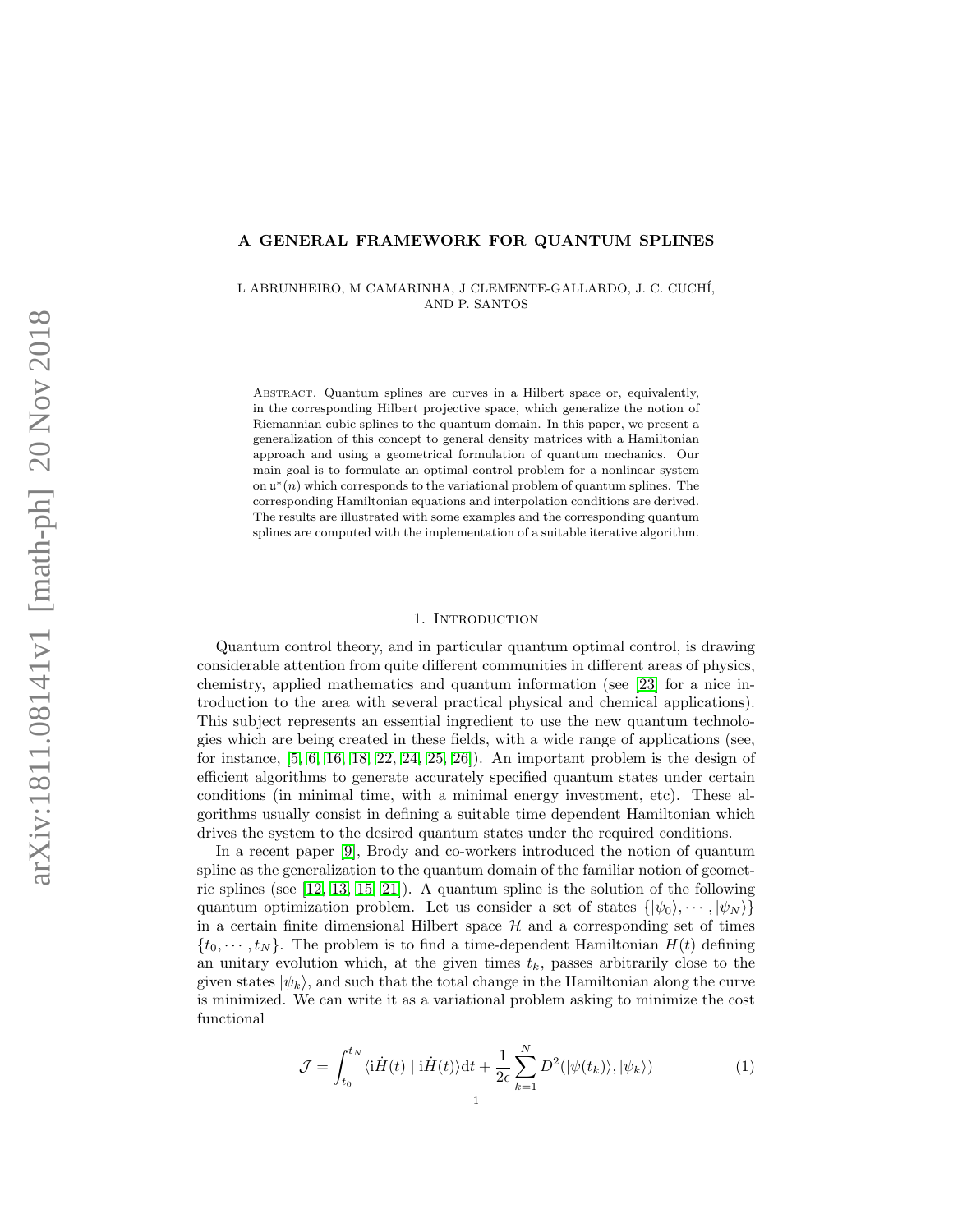where  $|\psi(t)\rangle = U(t)|\psi_0\rangle$  represents the trajectory in H defined by the unitary evolution  $U(t)$ , the scalar product  $\langle \cdot | \cdot \rangle$  represents the trace of the product

$$
\langle A \mid B \rangle = -\frac{1}{2} \text{Tr}(AB), \qquad \forall A, B \in \mathfrak{u}(\mathcal{H}), \tag{2}
$$

and  $\epsilon$  is just a positive coefficient which allows us to change the relative importance of the total change of the Hamiltonian of the system and how close we are from the point we are supposed to target (D represents the corresponding distance).

Some comments are in order:

- As the time dependence of the Hamiltonian in quantum control problems is often implemented as time-dependent magnetic fields which interact with the spin system, we can think at the minimization problem as the equilibrium between the accuracy at targetting the points at the designated times and the total energy required to change the magnetic fields during the process.
- The (square) distances  $D^2(|\psi(t_k)\rangle, |\psi_k\rangle)$  are considered on the projective space  $\mathcal{P}H$ , with respect to the canonical Fubini-Study metric. From the technical point of view, the functional [\(1\)](#page-0-0) combines thus quantities defined on two different manifolds: the trace-norm of skew-Hermitian operators and the Fubini-Study metric on the projective space.
- The solution of the problem above, even for very simple examples such as a two-level quantum system, requires of numerical algorithms. In [\[9\]](#page-18-2) the authors provide an algorithm for the discretization of their variational equations which is used in the construction of the solution of the example they study.

The aim of this paper is to introduce an alternative formulation of the problem of quantum splines and a generalization of the notion which enlarges the range of potential applications. The main idea is to re-formulate the problem in terms of density matrices and to adapt the conditions on the dynamics to it. Thus, the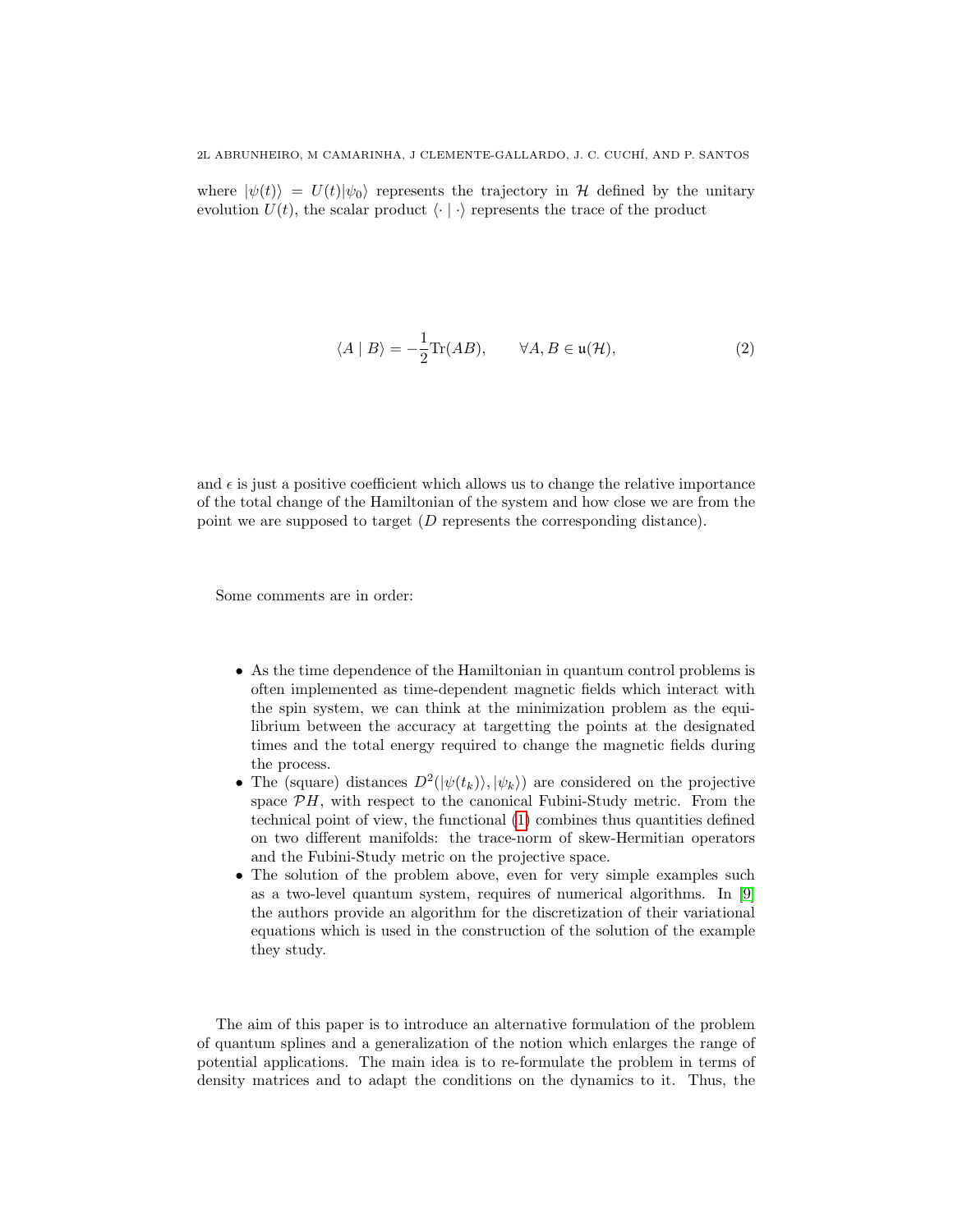notion of quantum spline for pure states introduced in [\[9\]](#page-18-2) is included, while an analogous notion for mixed states does also make sense:

New formulation of the interpolation problem: Let us consider a set of density matrices  $\{\rho_0, \dots, \rho_N\}$  on a certain finite dimensional Hilbert space H and a corresponding set of times  $\{t_0, \dots, t_N\}$ . Find a timedependent Hamiltonian  $H(t)$  defining an unitary evolution which, at the given times  $t_k$ , passes as close as possible to the given points  $\rho_k$ , and such that the change in the Hamiltonian is optimal in the sense that the cost functional

$$
\mathcal{J} = \sum_{k=1}^{N} \int_{t_{k-1}}^{t_k} \langle i\dot{H}(t) | i\dot{H}(t) \rangle dt + \frac{1}{2\epsilon} \sum_{k=1}^{N} d^2(\rho(t_k), \rho_k)
$$
(3)

is minimized, where the trajectory of the system represented by  $\rho(t)$  is a solution of von Neumann equation:

<span id="page-2-0"></span>
$$
i\hbar\dot{\rho}(t) = H(t)\rho(t) - \rho(t)H(t),\tag{4}
$$

and d represents the distance on the space of Hermitian operators  $d(A, B) = \sqrt{\frac{1}{2}\text{Tr}(A - B)^2}.$ 

This formulation of the problem includes the previous one for the case of pure quantum states, but it allows to consider it also for general quantum states. Furthermore, it relaxes the continuity condition on the derivative of the Hamiltonian  $H(t)$  at the intermediate points, as it is often assumed in (quantum) control based on pulses. From a physical point of view, the lack of continuity does not represent a serious condition on the system, and as we are going to see it allows for a much simpler analysis of the problem.

Regarding the generalization to density matrices, notice that all real systems are in contact with some type of environment. In that case, we know that the system is very seldom in a pure quantum state and therefore to extend the notion of quantum spline to mixed states seems as a natural step forward. For instance, we could consider a system which initially is in equilibrium at a finite temperature  $T$  (see [\[7\]](#page-18-3)) with a bath. If the evolution associated to the quantum controls is much faster than the dynamics produced by the interaction with the bath, we could approximate the evolution by a unitary transformation on the set of mixed quantum states. This is the type of problem that we will be considering in this paper. Another interesting generalization would be to consider that the controlled evolution is of the same order as the interaction with the bath and replace von Neumann equation by a more general master equation, such as Lindblad-Kossakowski equation. The problem would be formally analogous to our "New formulation" above, replacing equation [\(4\)](#page-2-0) by Lindblad-Kossakowski equation. Nonetheless, Lindblad-Kossakowski equation would put some constraints in the possible values of the set of times  $\{t_i\}$  and density matrices  $\{\rho_i\}$  (remember that Lindblad dynamics is not always controllable [\[2,](#page-18-4) [3\]](#page-18-5)). We are also studying this problem and it will be considered in a future paper.

There are important aspects that characterize the new formulation: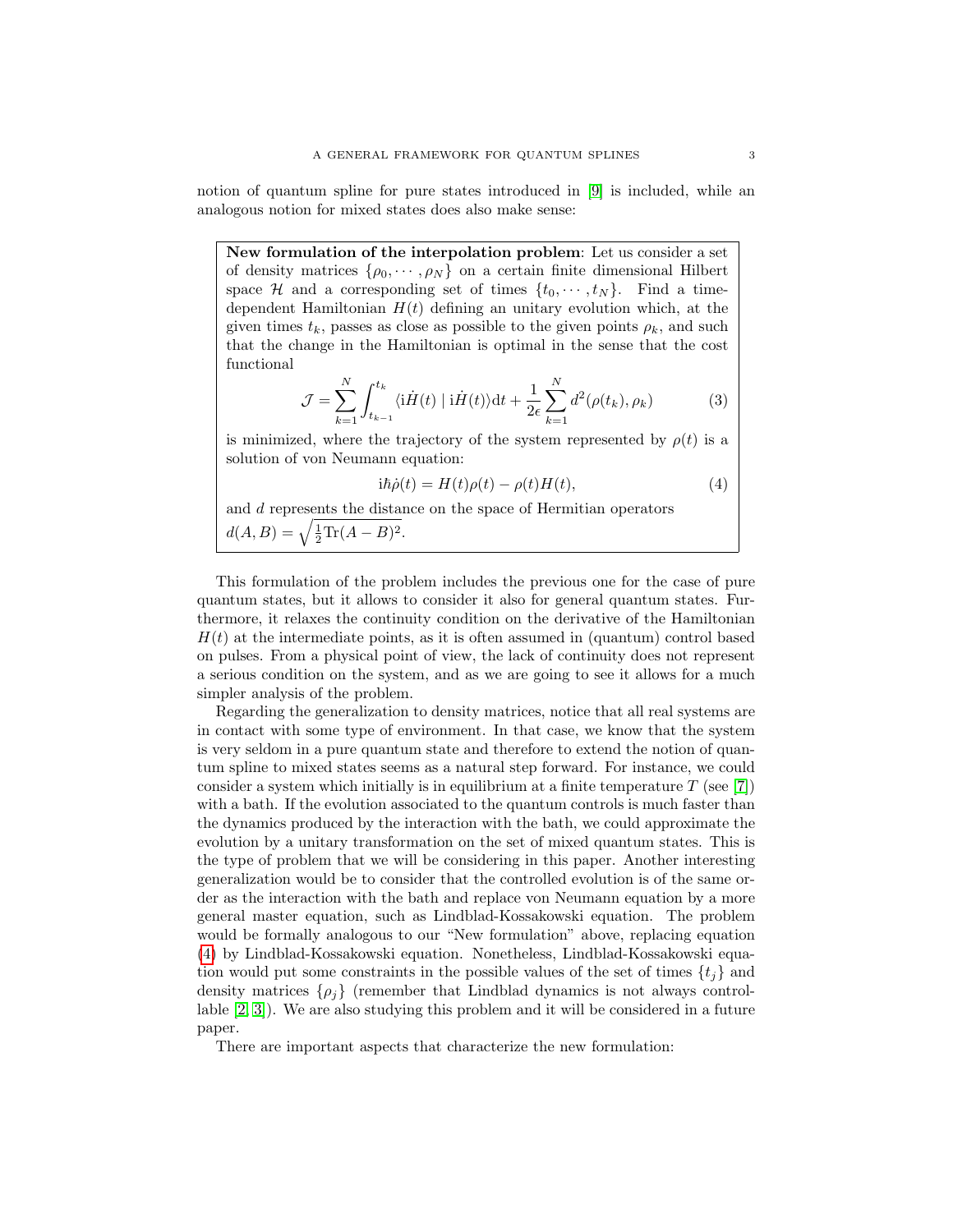- From the technical point of view, our formulation is much simpler than the one considered in [\[9\]](#page-18-2), since it can be done at the level of a linear space (the dual space to the algebra of the unitary group  $\mathfrak{u}^*(n)$ , instead of considering the Lie group  $U(n)$  and the projective space  $\mathbb{CP}^{n-1}$ .
- The set of quantum states  $D$  for our formulation will be the submanifold of  $\mathfrak{u}^*(n)$  defined by the elements which have trace equal to one and are positive definite. D is a nonlinear submanifold of  $\mathfrak{u}^*(n)$ , but the particular choice of our dynamic system allows us to treat the problem as a problem defined on the linear space  $\mathfrak{u}^*(n)$ . Indeed, as the dynamics on  $\mathcal D$  is defined by von Neumann equation, we know that the solution  $\rho(t)$  must belong to a unitary orbit of the coadjoint action of the unitary group. As it is well known (see [\[20\]](#page-19-11)), those orbits constitute symplectic submanifolds of  $\mathfrak{u}^*(n)$  which define the leaves of the symplectic foliation associated with its Lie-Poisson canonical structure. If we consider an initial condition contained in one of the leaves, the whole solution will be contained in it. This property will allow us to consider the problem defined directly at the linear space  $\mathfrak{u}^*(n)$ and forget about the nonlinear constraints. Nonetheless, this also imposes some constraints for the definition of splines in the general case. Indeed, as the dynamics we are considering is always unitary, any generalized spline will be contained in a unitary orbit. Thus, if the target points are not contained in one unitary orbit, the best possible solution will only be able to define the closest unitary orbit to the set of target points. We will discuss this point at the end of the paper.
- The geometric formulation of Quantum Mechanics (see [\[4,](#page-18-6) [8,](#page-18-7) [10,](#page-18-8) [19\]](#page-19-12)) is a natural framework to formulate the problem in a geometric formalism which exhibits these symplectic aspects. In that framework, von Neumann equation defines in a natural way a Hamiltonian vector field. This property is particularly useful when considering numeric integration of the solutions, since by using symplectic integrators we do not need to take into account constraints such as the trace of the quantum state or its rank and the problem can be treated as a free one.
- In [\[9\]](#page-18-2), a numerical algorithm was introduced in order to provide a method of integration for the splines. In our formalism, even if simpler, a numerical algorithm will also be necessary. We introduce an iterative algorithm to approach the optimal solution of the interpolation problem. We may not reach the absolute optimal solution, but we always obtain a very good approximation to it. As our framework is defined on linear spaces the algorithm turns out to be very simple and the efficiency is very high.

The structure of the paper is as follows. Section [2](#page-4-0) presents a summary of the geometric formalism of quantum mechanics, with special emphasis on the geometrical structures associated with the description of the set of Hermitian operators and the set of density states, which are the main ingredients of our construction. Section [3](#page-6-0) presents the main aspects of our new formulation, analyzing first the quantum control problem from the point of view of the Pontryagin maximum principle, then the analytical tools used to build the system of differential equations defining the solution and finally discussing an iterative algorithm to build solutions in an efficient way and the numerical methods we use to obtain them. Section [4](#page-12-0) illustrates our construction with the simplest example for the interpolation between a set of pure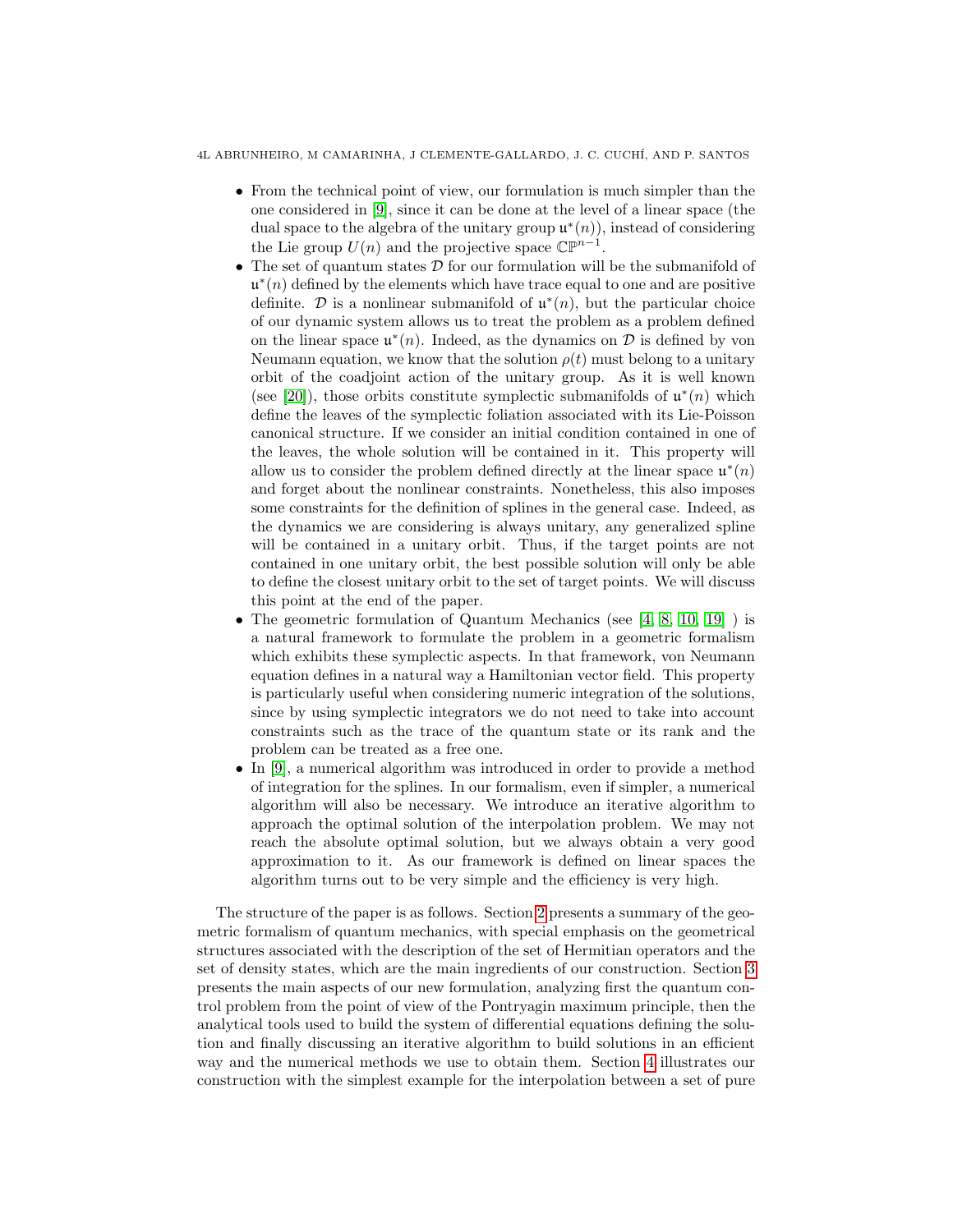states of a two level system and Section [5](#page-14-0) presents a more sophisticated example of the interpolation of mixed states of a three level quantum systems. Finally, Section [6](#page-17-0) summarizes the main results of the paper and discuss the possible generalization of our method to the case of open quantum systems.

## 2. The geometrical description of quantum mechanics

<span id="page-4-0"></span>Let us briefly review some very general aspects of the geometrical formulation of quantum mechanics, focusing on the ingredients which will be used later in the paper. For more details, we address the interested reader to [\[4,](#page-18-6) [8,](#page-18-7) [10,](#page-18-8) [19\]](#page-19-12) and references therein. We use Einstein summation over repeated indexes.

2.1. The geometrical structures of  $\mathfrak{u}^*(n)$ . We hereafter assume H to be an  $n$ -dimensional complex Hilbert space. In this case the  $C^*$ -algebra of operators corresponds to  $A = \text{End}(\mathbb{C}^n)$  and the involution is the usual adjoint operation for complex endomorphisms. In this case, when considering an orthonormal basis, self-adjoint operators are represented by Hermitian matrices.

It is important now to emphasize the following facts:

• We can define isomorphisms between  $\mathfrak{u}(n)$ ,  $\mathfrak{u}^*(n)$  and the vector space of Hermitian matrices  $\mathfrak{u}(n)$  by mappings

$$
iu(n) \ni A \mapsto iA \in u(n); \tag{5}
$$

$$
i\mathfrak{u}(n) \ni A \mapsto \xi_A \in \mathfrak{u}^*(n), \quad \text{with } \xi_A = \langle -iA | \cdot \rangle : \mathfrak{u}(n) \to \mathbb{R}.
$$
 (6)

These isomorphisms define also Lie brackets on each space  $[\cdot, \cdot]_{\mathfrak{u}}, [\cdot, \cdot]_{\mathfrak{u}^*}$  and  $[\cdot, \cdot]_{\text{iu}}$ . We have a special interest in the identification of the elements of  $\mathfrak{u}^*(n)$  with the Hermitian matrices, which will be used later.

• On the dual space  $\mathfrak{u}^*(n)$  we have a natural linear Poisson structure, the Lie-Poisson structure. The Poisson tensor  $\Lambda$  is defined, on the set of linear functions on  $\mathfrak{u}^*(n)$ , as follows

<span id="page-4-1"></span>
$$
\Lambda_{\xi}(V, W) = \xi([V, W]), \qquad \xi \in \mathfrak{u}^*(n), \quad \forall V, W \in \mathfrak{u}(n). \tag{7}
$$

From this definition on linear functions, we can construct the Poisson bracket on general functions  $f, g \in C^{\infty}(\mathfrak{u}^*(n))$  by extending equation [\(7\)](#page-4-1) requiring bilinearity, i.e., as the action of the bi-differential operator which on linear functions behaves as equation [\(7\)](#page-4-1). This defines the canonical Lie-Poisson tensor of the dual of the unitary algebra (see [\[1\]](#page-18-9)).

• The Hamiltonian vector field  $X_{iH} = -\Lambda(iH, \cdot)$  is the infinitesimal generator of the coadjoint action of  $U(n)$  on  $\mathfrak{u}^*(n)$  and, therefore, the system

<span id="page-4-2"></span>
$$
\dot{\xi}(t) = X_{\text{iH}}(\xi(t)), \qquad \xi(0) = \xi_0, \qquad \xi(t) \in \mathfrak{u}^*(n), \tag{8}
$$

is a symplectic Hamiltonian system on the coadjoint orbit where the initial condition  $\xi_0$  is contained (again we refer the reader to [\[1\]](#page-18-9) for details).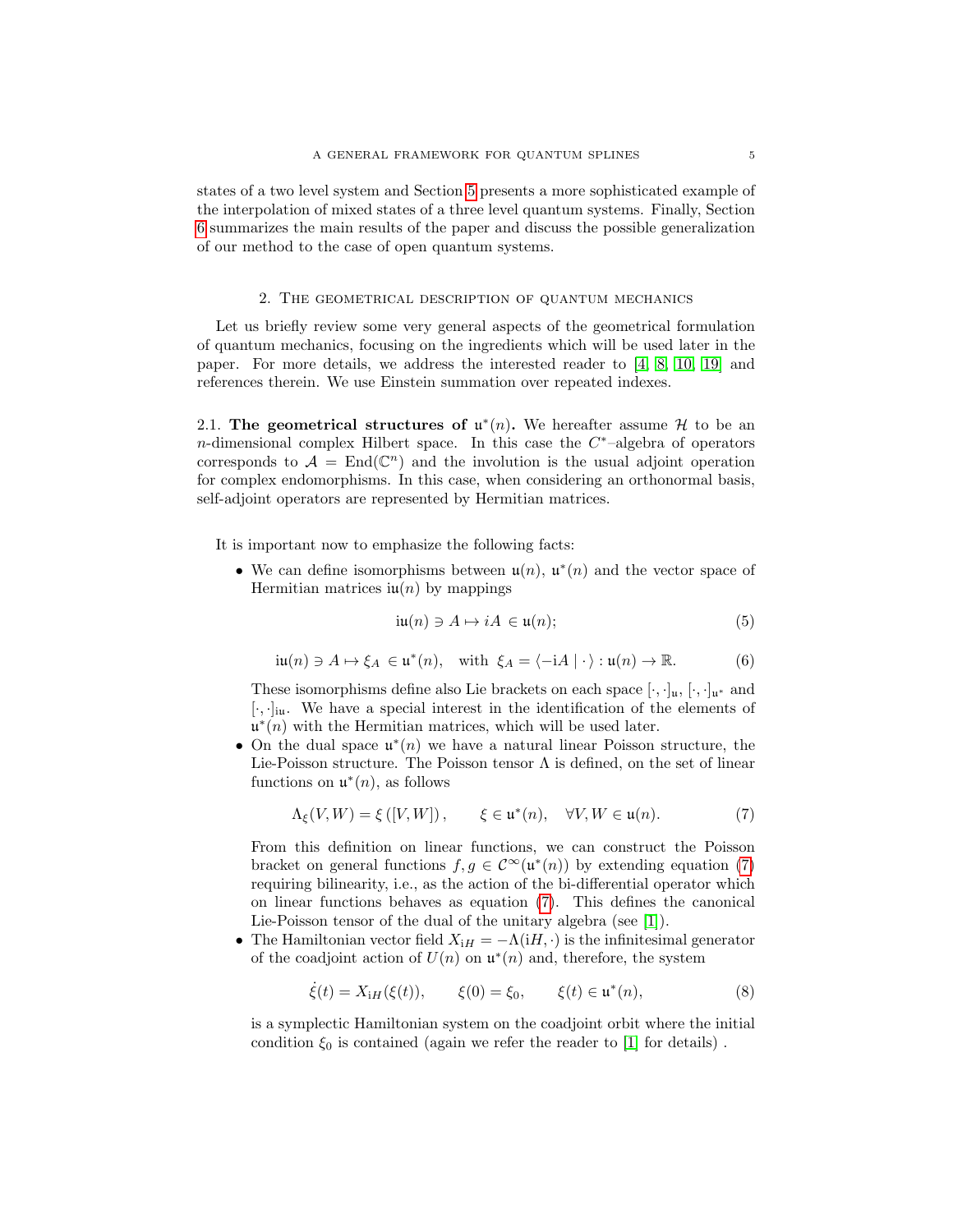2.2. The set of density matrices  $\mathcal{D}(\mathcal{H})$ . The physical states which are used in the Schrödinger formalism correspond to the points of the projective space  $\mathcal{P}H$ . As it is well known, we can also represent these states by using the projectors on onedimensional subspaces of the Hilbert space. Unitary evolution, associated with the Schrödinger or the von Neumann equation, will define trajectories on this set. We will denote by  $\mathcal{D}^1(\mathcal{H})$  the corresponding set of projectors. Nonetheless,  $\mathcal{D}^1(\mathcal{H})$  is not enough to represent all the possible physical states of a system, since arbitrary convex combinations of rank-one-projectors also define admissible physical states. Indeed, if our system is not isolated and is surrounded by an environment (as it is the case of all real systems), or just a set of other systems, the representing state will not be, in general, pure. Therefore, we must enlarge the set of states to consider:

**Definition 2.1.** The set of density states  $\mathcal{D}(\mathcal{H})$  of the system corresponds to the subset of  $\mathfrak{u}^*(n)$  obtained by convex combinations of rank-one-projectors, that is,

$$
\mathcal{D}(\mathcal{H}) = \left\{ \rho = \sum_{k} p_k \rho_k \; : \quad p_k \ge 0, \quad \sum_{k} p_k = 1, \quad \rho_k \in \mathcal{D}^1(\mathcal{H}) \right\}.
$$
 (9)

Equivalently, we can consider the following definition: an element  $\rho \in \mathfrak{u}^*(n)$  is a density operator if and only if

$$
\text{Tr}\rho = 1 \quad \text{and} \quad \rho \ge 0. \tag{10}
$$

An important property of the manifold  $\mathcal{D}(\mathcal{H})$  is its internal structure, in particular in what regards the restriction of the coadjoint orbits of the unitary group on  $\mathfrak{u}^*(n)$ . A very important aspect of that structure is the nature of  $\mathcal{D}(\mathcal{H})$  as a stratified manifold, the strata being defined by the rank of the states (see [?] for details). Indeed, as all density states are self-adjoint and positive definite, they all are diagonalizable and have non-negative eigenvalues. The number of non-vanishing eigenvalues equals the rank of the operator (or the matrix, if we choose a basis). Thus, all states having the same rank belong to the same stratum. As the coadjoint action of the unitary group is known to preserve the spectrum of the density operator, it is obvious that the orbit will stay on the same stratum as its initial condition. Equivalently, we can claim that the Hamiltonian vector field defined by equation [\(8\)](#page-4-2) will be tangent to the different strata.

Thus, if we consider the Hamiltonian vector field  $X_{iH}$  (defined by equation [\(8\)](#page-4-2)) restricted to  $\mathcal{D}(\mathcal{H})$ , we obtain the von Neumann equation for the density matrix  $\rho \in \mathcal{D}(\mathcal{H}),$ 

<span id="page-5-0"></span>
$$
\dot{\rho} = X_{\rm iH}(\rho). \tag{11}
$$

We know that this evolution corresponds to a unitary transformation. Thus, the Hamiltonian vector fields of  $\Lambda$  are the infinitesimal generators of the coadjoint action of the unitary group on  $\mathfrak{u}^*(n)$ , and the corresponding orbits are known to be symplectic submanifolds. For instance, the set of pure states  $\mathcal{D}^1(\mathcal{H})$  defines a symplectic orbit which corresponds to a symplectic leaf of the canonical Poisson foliation. Therefore, the solution of von Neumann's equation on  $\mathcal{D}^1(\mathcal{H})$  is always tangent to it and defines a symplectic transformation. This allows us to use the formulation of the problem on  $\mathfrak{u}^*(n)$  without using any constraints to specify the submanifold of pure states, since we know that any trajectory with an initial condition on  $\mathcal{D}^1(\mathcal{H})$  will remain on the submanifold for all times.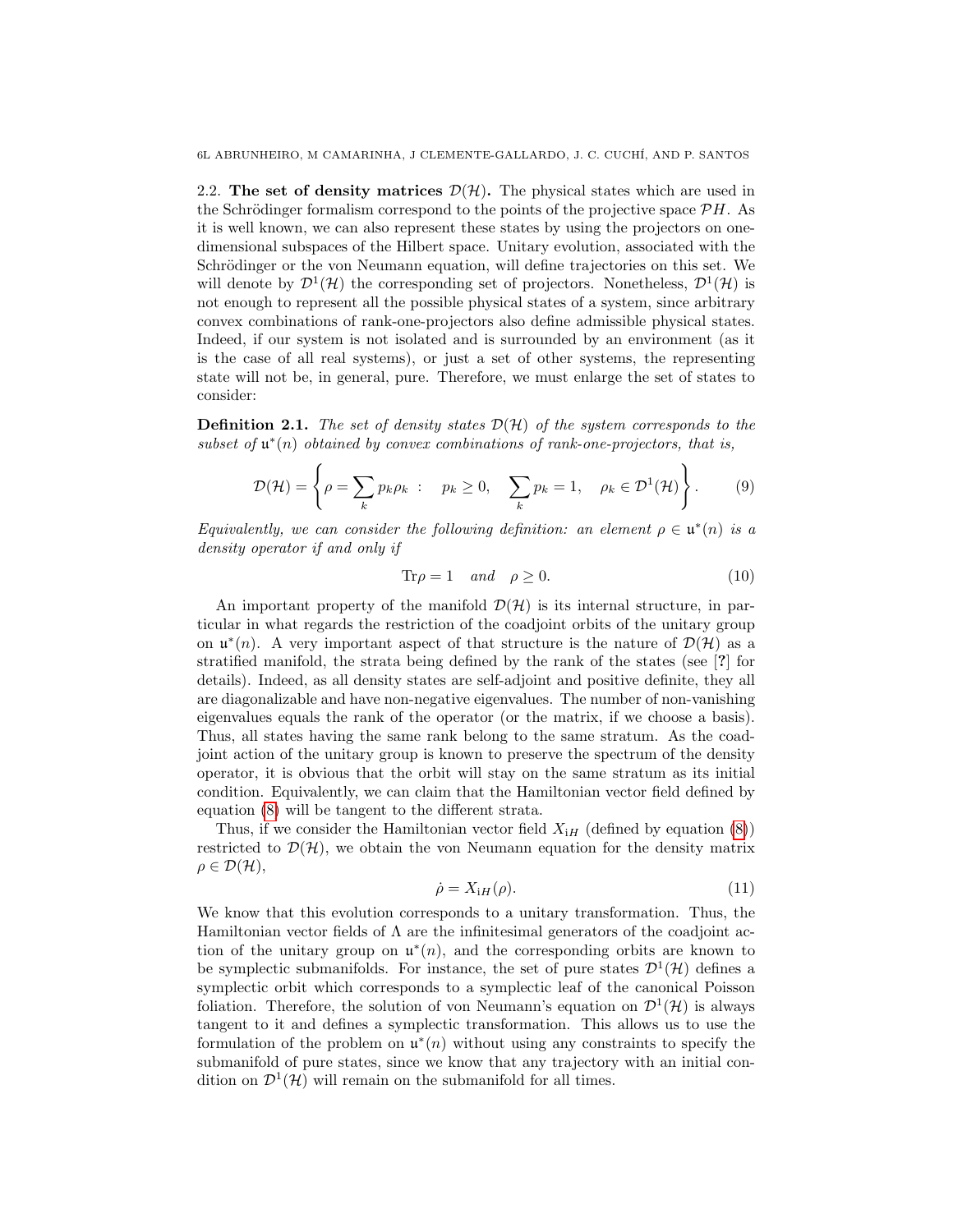For the case of a mixed state, the situation is analogous, but in this case the symplectic orbit of the coadjoint action will not cover all the stratum. Each stratum will contain several coadjoint orbits of different dimensions and therefore the formulation of the interpolation problem must take into account this property. Indeed, the exact quantum spline for mixed states (i.e., a curve joining all points) makes sense only if the set of points belong to the same coadjoint orbit. As the target points are not reached exactly, the problem still makes sense for a neighborhood of the orbit. In the next Section we will see how it is possible to define an iterative algorithm which drives the evolution to the closest point of the orbit with respect to the target point.

# 3. DYNAMICAL INTERPOLATION PROBLEM ON  $\mathfrak{u}^*(n)$

<span id="page-6-0"></span>Let  $\{\rho_0, \rho_1, \cdots, \rho_N\}$  be a finite subset of  $\mathcal{D}(\mathcal{H})$  and  $0 = t_0 < t_1 < \cdots < t_N = T$ a partition of the time interval  $[0, T]$ ,  $T > 0$ . Consider also a *m*-dimensional vector subspace h of  $\mathfrak{u}^*(n)$ ,  $m \leq n^2$  which will represent the space of admissible controls for our interpolation problem.

3.1. The control problems chain. In general, let  $E$  be a real vector space of dimension n and U a subspace of E (in our case, E will be the vector space  $\mathfrak{u}^*(n) \times$  $\mathfrak{u}^*(n)$ ). Given a cost function  $L : E \times U \to \mathbb{R}$  and the functions  $G_j : E \to \mathbb{R}$ , consider the optimal control problem P concerning the minimum of the functional

$$
J(u) = \sum_{j=1}^{N} \int_{t_{j-1}}^{t_j} L(x(t), u(t)) dt + \frac{1}{\epsilon} \sum_{j=1}^{N} G_j(x(t_j)),
$$
\n(12)

where  $\epsilon$  is a tunable positive parameter, and with  $u : [0, T] \to U$  and  $x : [0, T] \to E$ being curves, subject to the initial condition  $x(0) = x_0$ , satisfying the control system

$$
\dot{x} = f(x, u) \tag{13}
$$

and the conditions:

- x is continuous in [0, T] and smooth in  $|t_{j-1}, t_j|$ , with finite one-sided limits at  $t_j$ , for all  $j = 1, \ldots, N;$
- u is smooth in  $]t_{j-1}, t_j[$ , with finite one-sided limits at  $t_j$ , for all j =  $1, \ldots, N$ .

This defines a set of N subproblems  $P_i$ ,  $j = 1, ..., N$ , one for each subinterval, where the initial condition is fixed (by the value of the solution at the end point of the previous interval), but the final condition is free. Thus, on interval  $|t_{j-1}, t_j|$  we consider the functional

$$
J_j(u) = \int_{t_{j-1}}^{t_j} L(x(t), u(t)) dt + \frac{1}{\epsilon} G_j(x(t_j)),
$$
\n(14)

and search for the optimal solution  $x : [t_{j-1}, t_j] \to \mathbb{R}$  subject to the initial conditions  $x(t_{j-1}) = x_{j-1}$ , which corresponds to the final conditions of the previous subinterval. Each of these subproblems is a particular case of a well known optimal control problem known as a Bolza problem (see [\[11\]](#page-18-10)). The solution  $x(t)$  is asked to be continuous on the whole interval  $[0, T]$ .

The solution of each Bolza problem can be obtained straightforwardly by using the Pontryagin maximum principle, the only difficulty being the boundary condition. Although it is a well known method, let us present, for completeness, a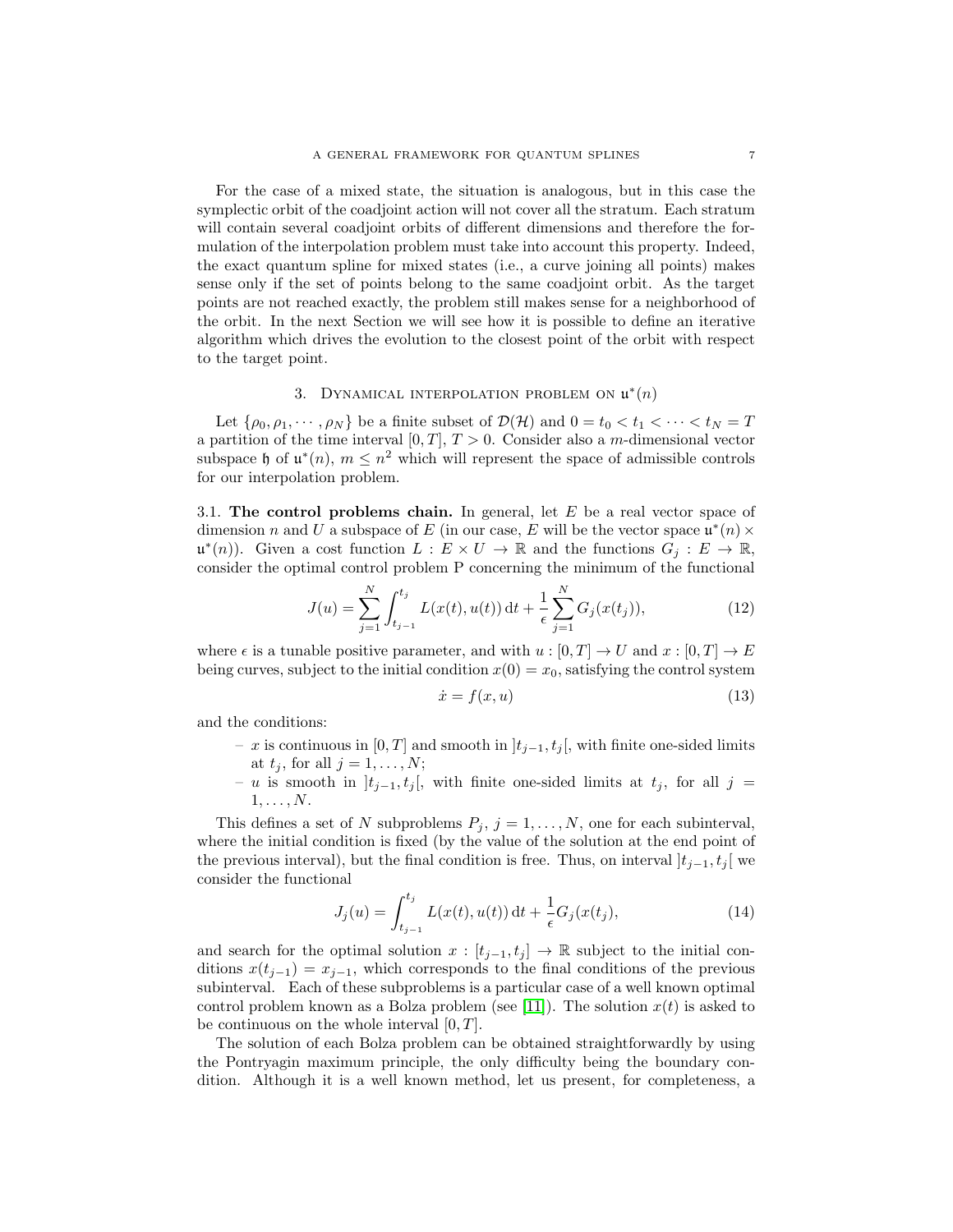sketch of the variational construction needed to prove Pontryagin's result. Let us take, for instance, the first subinterval  $[t_0, t_1]$ . Consider the Hamiltonian function  $h: E \times E^* \times U \to \mathbb{R}$  associated with the optimal control problem, defined by

$$
h(x, p, u) = p(f(x, u)) - L(x, u).
$$
\n(15)

For each  $x \in E$  and  $p \in E^*$ , the partial functional derivative of a function h with respect to x at a is an element of  $E^*$  denoted by  $(\delta h/\delta x)(a)$  and the partial functional derivative with respect to p at a is an element of E denoted by  $(\delta h/\delta p)(a)$ . Now, let us enlarge the functional  $J$  by the dynamical constraints, using the costate trajectory  $p : [t_0, t_1] \to E$ , in the following way:

$$
\widetilde{J}(u) = \int_{t_0}^{t_1} L(x(t), u(t)) dt + \int_{t_0}^{t_1} p(\dot{x} - f(x, u)) dt + \frac{1}{\epsilon} G_1(x(t_1))
$$
  
\n
$$
= \int_{t_0}^{t_1} (L(x, u) - p(f(x, u))) dt + \int_{t_0}^{t_1} p(\dot{x}) dt + \frac{1}{\epsilon} G_1(x(t_1))
$$
  
\n
$$
= - \int_{t_0}^{t_1} h(x, p, u) dt + \int_{t_0}^{t_1} p(\dot{x}) dt + \frac{1}{\epsilon} G_1(x(t_1)).
$$

Thus, we know that the optimal solution will satisfy the equations

$$
\dot{x} = \frac{\delta h}{\delta p}, \qquad \dot{p} = -\frac{\delta h}{\delta x}, \qquad p(t_1^-) = -\frac{1}{\epsilon} \frac{\delta G_1}{\delta x}(x(t_1)), \qquad \frac{\delta h}{\delta u}(x, p, u) = 0. \tag{16}
$$

Therefore, it is now simple to prove the following result:

<span id="page-7-1"></span>**Theorem 1.** If  $u$  is the optimal control resulting of the optimal control problems  $P_i$ ,  $j = 1, \ldots, N$  and x is the associated optimal state trajectory, then there exists a piecewise-smooth costate trajectory  $p : [0, T] : \rightarrow E$  such that

<span id="page-7-0"></span>
$$
\dot{x} = \frac{\delta h}{\delta p}, \qquad \dot{p} = -\frac{\delta h}{\delta x}, \tag{17}
$$

$$
\frac{\delta h}{\delta u} = 0,\t(18)
$$

$$
p(t_j^-) = -\frac{1}{\epsilon} \frac{\delta G_j}{\delta x}(x(t_j)), \qquad \text{for all} \quad j = 1, \dots, N. \tag{19}
$$

### Proof

The problem is defined piecewisely, and hence we will proceed in the same way. For each j, consider the problem on the subinterval  $[t_{j-1}, t_j]$ , determine the optimal solution on it, and consider then the value of the optimal solution to define the boundary condition of the next subinterval in order to ensure continuity of the trajectory. On the first subinterval,  $[t_0, t_1]$ , we have seen that the solution satisfies the condition. Consider now the optimal solution  $x(t)$  and the corresponding value  $x(t_1)$ , and use it as the initial condition for the Bolza problem in the subinterval  $[t_1, t_2]$ . We will then define an optimal solution for the second subinterval which will define the initial condition for the third one. On each case we produce a smooth costate variable  $p$ , defined on each subinterval. If we repeat the procedure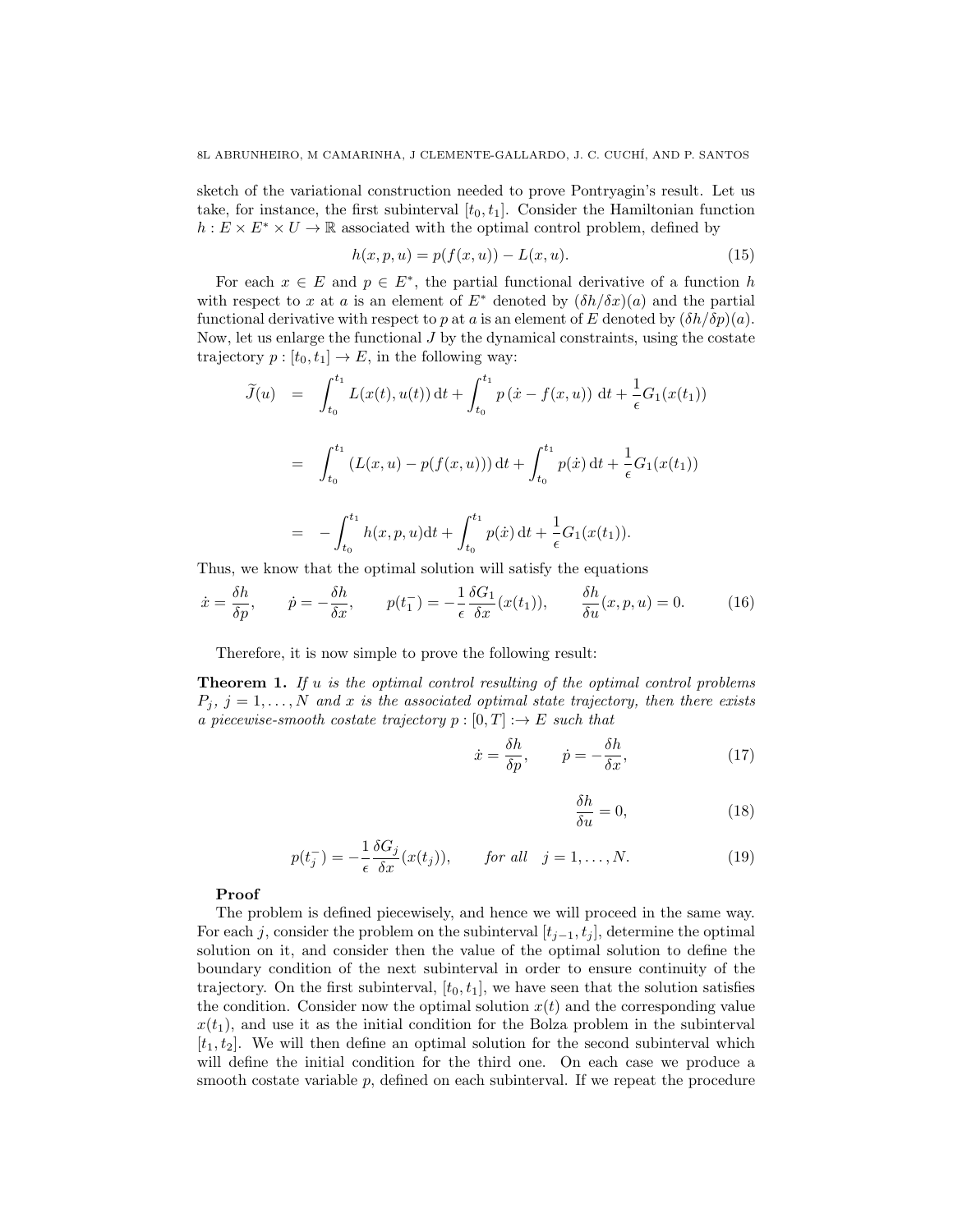on all subintervals, the result follows and the global costate variable will be, by construction, piecewise-smooth.  $\square$ 

Observe that system  $(17-18)$  and the time-invariance of the Hamiltonian h guarantee that h is an integral of motion.

3.2. The optimal control problem P for quantum splines. Let us apply now the result above to our formulation of the interpolation problem. As we had formulated it on  $\mathfrak{u}^*(n)$ , we consider a cost function  $L: \mathfrak{u}^*(n) \times \mathfrak{u}^*(n) \times \mathfrak{h} \to \mathbb{R}$  defined by

<span id="page-8-3"></span>
$$
L(\rho, H, u) = \frac{1}{2} ||u||^2 = \frac{1}{2} \langle u, u \rangle
$$
 (20)

where  $\langle \xi, \eta \rangle = \frac{1}{2} \text{Tr}(\xi \eta)$  for  $\xi, \eta \in \mathfrak{u}^*(n)$ . The functions  $G_j : \mathfrak{u}^*(n) \to \mathbb{R}$  are given by

$$
G_j(\rho) = \frac{1}{2} ||\rho - \rho_j||^2, \qquad j = 1, ..., N.
$$
 (21)

The dynamical interpolation problem is the optimal control problem concerning the minimum of the functional

<span id="page-8-2"></span>
$$
J(u) = \sum_{j=1}^{N} \int_{t_{j-1}}^{t_j} L(\rho(t), H(t), u(t)) dt + \frac{1}{\epsilon} \sum_{j=1}^{N} G_j(\rho(t_j)),
$$
 (22)

with  $u : [0, T] \to \mathfrak{h}$  and  $(\rho, H) : [0, T] \to \mathfrak{u}^*(n) \times \mathfrak{u}^*(n)$  being piecewise-defined curves subject to the initial conditions

<span id="page-8-0"></span>
$$
\rho(0) = \rho_0
$$
 and  $H(0) = H_0$ , (23)

satisfying the control system

$$
\dot{\rho} = [H, \rho]_{\mathfrak{u}^*}, \qquad \dot{H} = u,\tag{24}
$$

where the curves verify the same regularity conditions of the previous section.

The Hamiltonian function to apply the Pontryagin maximum principle becomes now the function  $h: \mathfrak{u}^*(n) \times \mathfrak{u}^*(n) \times \mathfrak{u}(n) \times \mathfrak{u}(n) \times \mathfrak{h} \to \mathbb{R}$  given by

$$
h(\rho, H, \Gamma, \Pi, u) = \Gamma([H, \rho]_{u^*}) + \Pi(u) - L(\rho, H, u). \tag{25}
$$

The approach considered above, obtained by application of the theorem [1,](#page-7-1) implies the following result:

**Theorem 2.** If u is the optimal control resulting of the optimal control problems  $P_i$ ,  $j = 1, \ldots, N$ , and  $(\rho, H)$  is the associated optimal state trajectory, then there exists a piecewise-continuous optimal costate trajectory  $(\Gamma, \Pi)$  that satisfies the system

<span id="page-8-1"></span>
$$
\dot{\rho} = [H, \rho]_{\mathfrak{u}^*}, \quad \dot{H} = u, \quad \dot{\Gamma} = -\mathrm{ad}^*_{H}\Gamma, \quad \dot{\Pi} = \mathrm{ad}^*_{\rho}\Gamma, \quad \Pi = u^{\flat}, \tag{26}
$$

the initial conditions [\(23\)](#page-8-0) and the interpolating conditions

$$
\Gamma(t_j^-) = -\frac{1}{\epsilon} (\rho(t_j) - \rho_j)^{\flat}, \qquad \Pi(t_j^-) = 0, \qquad j = 1, ..., N. \tag{27}
$$

In the equations above ad and ad<sup>\*</sup> refer to the adjoint and co-adjoint actions of the Lie bracket  $[\cdot, \cdot]_{\mathfrak{u}^*}$  and  $\cdot$  specifies the isomorphism  $\flat : \mathfrak{u}^* \to \mathfrak{u}$  given by the inner product on  $\mathfrak{u}^*(n)$ .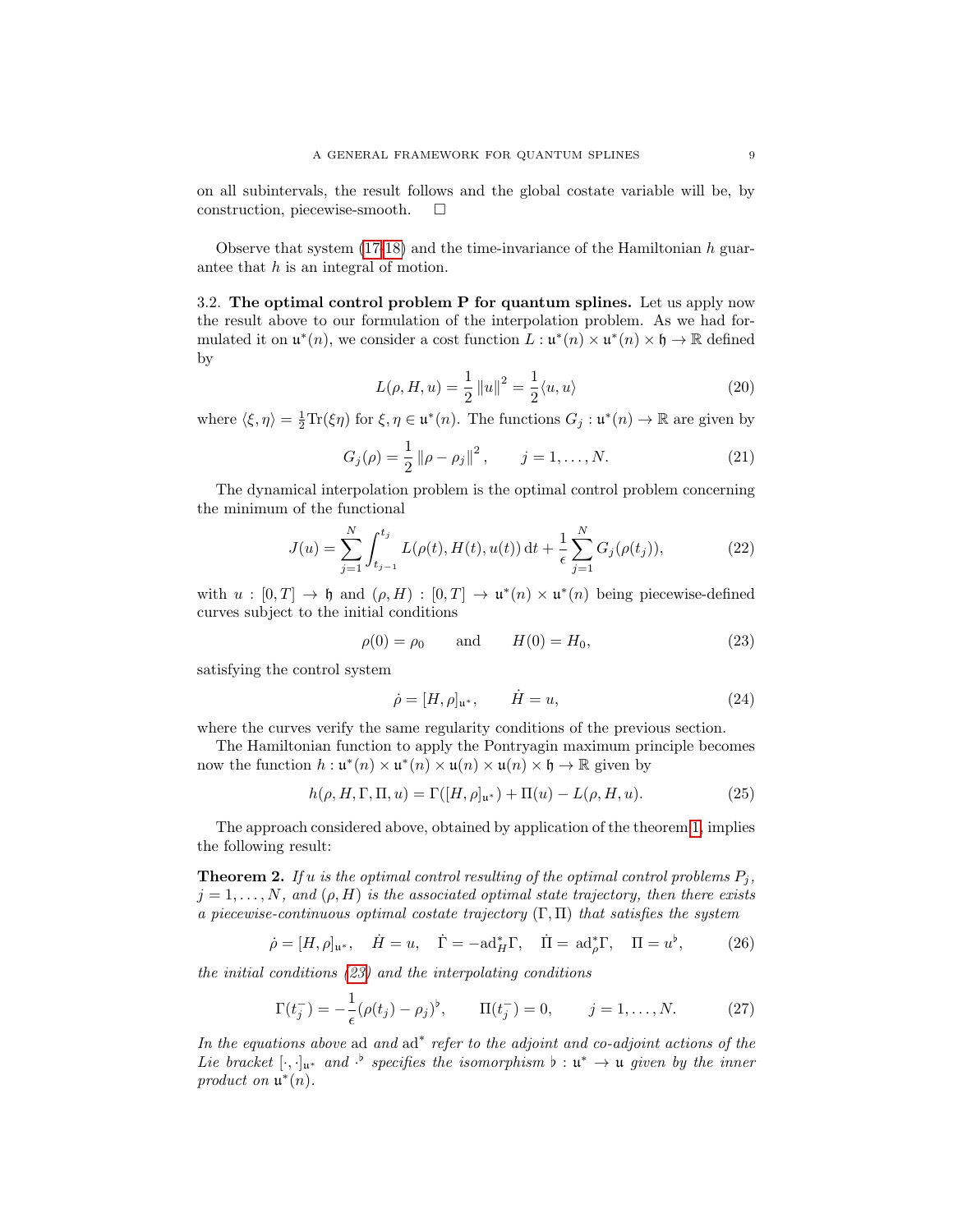## 10 ABRUNHEIRO, M CAMARINHA, J CLEMENTE-GALLARDO, J. C. CUCHÍ, AND P. SANTOS

Notice that eliminating the controls in [\(26\)](#page-8-1) we obtain the system

<span id="page-9-0"></span>
$$
\dot{\rho} = [H, \rho]_{\mathfrak{u}^*}, \qquad \dot{H} = \Pi_{\mathfrak{h}}^{\sharp}, \qquad \dot{\Gamma} = -\mathrm{ad}_H^* \Gamma, \qquad \dot{\Pi} = \mathrm{ad}_\rho^* \Gamma, \tag{28}
$$

which is Hamiltonian with respect to the function  $\tilde{h}$ :  $\mathfrak{u}^*(n) \times \mathfrak{u}^*(n) \times \mathfrak{u}(n) \rightarrow$  $\mathbb{R}.$ 

$$
\tilde{h}(\rho, H, \Gamma, \Pi) = \Gamma([H, \rho]_{\mathfrak{u}^*}) + \frac{1}{2} \left\| \Pi_{\mathfrak{h}}^{\sharp} \right\|^2.
$$
\n(29)

Notice that  $\cdot^{\sharp}$  specifies the inverse of the isomorphism  $\flat$ .

Observe that the Hamiltonian system [\(28\)](#page-9-0) can be written as follows

<span id="page-9-1"></span>
$$
\dot{\rho} = [H, \rho]_{\mathfrak{u}^*}, \qquad \dot{H} = \Pi_0^{\sharp}, \qquad \dot{\Gamma} = [H, \Gamma^{\sharp}]_{\mathfrak{u}^*}^{\flat}, \qquad \dot{\Pi} = [\Gamma^{\sharp}, \rho]_{\mathfrak{u}^*}^{\flat}, \tag{30}
$$

with interpolation conditions

$$
\Gamma(t_j^-) = -\frac{1}{\epsilon} (\rho(t_j) - \rho_j)^{\flat}, \qquad \Pi(t_j^-) = 0, \qquad j = 1, ..., N. \tag{31}
$$

Consider now the problem  $P$  with  $u$  taking values in all space, that is, the space of admissible controls corresponds to  $\mathfrak{h} = \mathfrak{u}^*(n)$  and thus  $m = n^2$ . From Hamilton-ian equations [\(30\)](#page-9-1), we differentiate twice the equation  $\dot{H} = \Pi^{\sharp}$  and eliminate the costates Γ and Π, to obtain the equations  $H = -ad_{\rho} \Gamma^{\sharp}$  and  $H = [H, H]_{u^*}$ . Indeed,

$$
\ddot{H} = -ad_{\rho}\Gamma^{\sharp} - ad_{\rho}\dot{\Gamma}^{\sharp} = -ad_{[H,\rho]_{\mathfrak{u}^*}}\Gamma^{\sharp} - ad_{\rho}ad_{H}\Gamma^{\sharp}
$$
\n
$$
= ad_{\rho}ad_{H}\Gamma^{\sharp} - ad_{H}ad_{\rho}\Gamma^{\sharp} - ad_{\rho}ad_{H}\Gamma^{\sharp}
$$
\n
$$
= -ad_{H}ad_{\rho}\Gamma^{\sharp} = ad_{H}\ddot{H} = [H, \ddot{H}]_{\mathfrak{u}^*}.
$$
\n(32)

Therefore, the associated optimal state trajectory  $(\rho, H)$  verifies the two conditions

<span id="page-9-4"></span>
$$
\dot{\rho} = [H, \rho]_{\mathfrak{u}^*}
$$
 and  $\dddot{H} = [H, \ddot{H}]_{\mathfrak{u}^*}.$  (33)

Moreover, interpolation conditions can be interpreted in terms of  $\rho$  and H as follows:  $\rho$  is of class  $\mathcal{C}^1$ , H is of class  $\mathcal{C}^0$  and

<span id="page-9-5"></span>
$$
\ddot{H}(t_j^-) = \frac{1}{\epsilon} [\rho_j, \rho(t_j)]_{\mathfrak{u}^*}, \qquad \dot{H}(t_j^-) = 0, \qquad \text{for all} \quad j = 1, \dots, N. \tag{34}
$$

Now, if we integrate the equation  $\dddot{H} = [H, \ddot{H}]_{\mathfrak{u}^*}$ , we obtain

<span id="page-9-2"></span>
$$
\ddot{H}(t) = K_j + [H(t), \dot{H}(t)]_{\mathfrak{u}^*}, \quad \text{with} \quad t \in [t_{j-1}, t_j], \tag{35}
$$

where  $K_j$  are the matrices defined by

<span id="page-9-3"></span>
$$
K_j = \frac{1}{\epsilon} [\rho_j, \rho(t_j)]_{\mathfrak{u}^*}, \quad \text{for all} \quad j = 1, \dots, N. \tag{36}
$$

Notice that any solution of equations [\(35](#page-9-2)[-36\)](#page-9-3) satisfies the second equation of [\(33\)](#page-9-4), i.e., any of them are cubic polynomials and represent extremals of the continuous part of functional  $J$  defined in equation  $(22)$ .

Let  $\{\sigma_l \mid l = 1, \ldots, n^2\}$  be an orthonormal basis of  $\mathfrak{u}^*(n)$ . Denote, with respect to this basis, the coordinates of  $K_j$  by  $(k_j^l)$ ,  $l = 1, \ldots, n^2$ , and the coordinate functions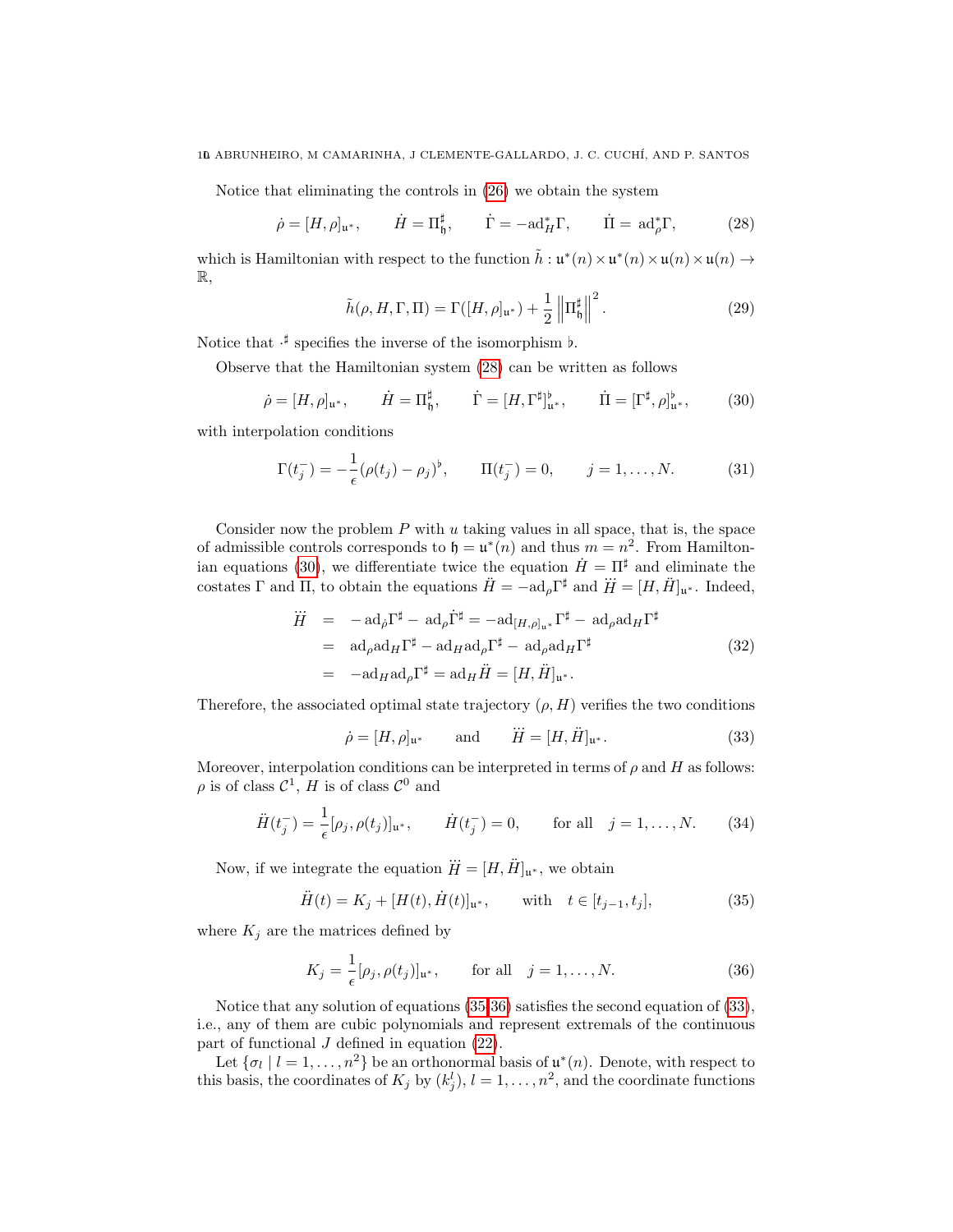for  $\rho$  and H by  $(x_l)$  and  $(y_l)$ ,  $l = 1, ..., n^2$ , respectively. The system [\(33\)](#page-9-4) is then written in the following way

<span id="page-10-0"></span>
$$
\dot{x}_l(t) = \sum_{r,s=1}^{n^2} c_{rs}^l y_r(t) x_s(t),
$$
  
\n
$$
\ddot{y}_l(t) = k_j^l + \sum_{r,s=1}^{n^2} c_{rs}^l y_r(t) \dot{y}_s(t),
$$
\n(37)

for  $l = 1, ..., n^2$  and  $t \in [t_{j-1}, t_j]$ , with  $j = 1, ..., N$  and where  $c_{rs}^l$  are the structure constants of the Lie algebra structure of  $\mathfrak{u}^*(n)$ .

<span id="page-10-1"></span>3.3. Implicit numeric integration. The integration of equations [\(37\)](#page-10-0) is far from trivial because of the presence of the coefficients  $\{k_j^l\}$ , which require of the solution of  $\rho(t)$  to be determined, since

$$
K_j = \frac{1}{\epsilon} [\rho_j, \rho(t_j)]_{\mathfrak{u}^*}.
$$

These operators couple the equation for  $\rho(t)$  and the equation for  $H(t)$ , which, otherwise, would be independent. In any case, it is not clear whether the optimal solution exist. Therefore, we have designed an iterative algorithm to obtain a numerical solution for equations [\(33\)](#page-9-4), always improving the distance to the target points. We consider only one interval  $[t_{j-1}, t_j]$ , for the sake of simplicity:

- We fix the initial value of  $K_j = K_j^0 = 0$  (the null matrix) and integrate equation [\(37\)](#page-10-0). This gives us an initial solution  $\rho^{0}(t)$  which, in general, will be a bad solution of the interpolation problem from  $\rho_{i-1}$  to  $\rho_i$ .
- From this solution we determine the corresponding value of  $K_j^1 := \frac{1}{\epsilon} [\rho_j, \rho^0(t_j)]_{\mathfrak{u}^*}.$ Notice that this expression corresponds to the extremal of the variations of the cost functional  $G = \frac{1}{2\epsilon} ||\rho - \rho_j||^2$ , and therefore it defines the suitable steering acceleration of the solution  $(\rho(t), H(t))$  to make  $\rho(t_j)$  to move towards  $\rho_j$ . For a suitable (not too small) value of  $\epsilon$ , the computation of a new solution of equation [\(37\)](#page-10-0) with this value of  $K_j^1$ , produces a solution  $(\rho^1(t), H^1(t))$ , where  $\rho^1(t)$  is a better solution of the interpolation problem. If the value of  $\epsilon$  is too small, the acceleration of  $H^1(t)$ , even in the correct direction, will be too large and the solution  $\rho^1(t)$  might become a worst interpolation solution than  $\rho^0(t)$ .
- From solution  $\rho^1(t)$  we recompute  $K_j^2 := K_j^1 + \frac{1}{\epsilon} [\rho_j, \rho^1(t_j)]_{\mathfrak{u}^*}$  and integrate again equation [\(37\)](#page-10-0) to define a new solution  $(\rho^2(t), H^2(t))$ , where  $\rho^2(t)$  will be a better solution of the interpolation problem. We repeat the process to obtain a sequence of solutions  $\{\rho^j(t)\}\$ , each one representing a better interpolation solution for  $\rho(t)$ . Notice that any curve of this series is a solution of equation [\(33\)](#page-9-4) and therefore provides a solution for the interpolation problem. Each iteration allows us to obtain solutions of equations [\(33\)](#page-9-4) which are closer and closer to the target points. At the same time, the number of iterations of the algorithm also affects the value of the continuous part of the functional  $J$  (equation [22\)](#page-8-2): the larger the number of iterations, the larger value for the integral part. Hence adjusting the number of iterations can also be considered a mechanism to obtain solutions of the interpolation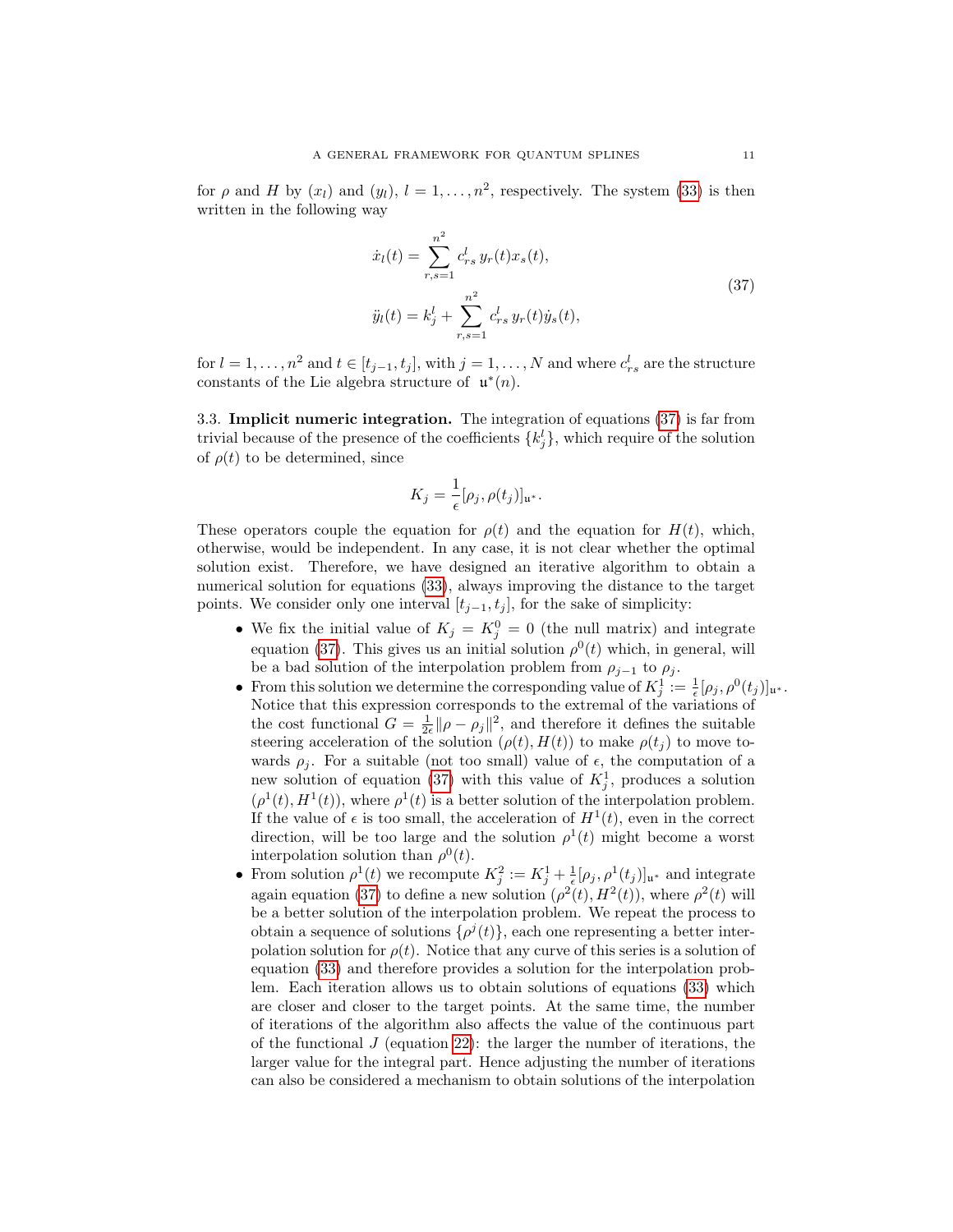problem which assign different weights to the continuous part with respect to the discrete part of the functional.

• On each of these steps the value of  $\frac{1}{\epsilon} [\rho_j, \rho^i(t_j)]_{\mathfrak{u}^*}$  decreases, since  $\|\rho_j \rho^{i}(t_j)$ <sup>2</sup> is decreasing. Therefore, after a sufficiently large number r of steps, the value of  $K_j^r$  stabilizes within a certain tolerance. The speed of the process depends on the value of  $\epsilon$ , that is fixing the magnitude of  $K_j$ (i.e. an acceleration for  $H(t)$ ) and thus fixes the velocity of von Neumann equation for  $\rho(t)$ . In any case, notice that  $(\rho^{i}(t), H^{i}(t))$  is not a solution of equation [\(36\)](#page-9-3) since  $H^{i}(t)$  is a solution of an equation obtained with respect to a value of  $K_j^i$  which has been obtained from  $\rho^{i-1}(t)$  as

<span id="page-11-0"></span>
$$
K_j^i = K_j^{i-1} + \frac{1}{\epsilon} [\rho_j, \rho^{i-1}(t_j)]_{\mathfrak{u}^*} = \frac{1}{\epsilon} \left[ \rho_j, \sum_{s=0}^{i-1} \rho^s(t_j) \right]_{\mathfrak{u}^*},
$$
(38)

and not as

$$
K_j = \frac{1}{\epsilon} [\rho_j, \rho^i(t_j)]_{\mathfrak{u}^*},
$$

which is the form required for the solution  $(\rho^i(t), H^i(t))$  to be a solution of equations [\(37\)](#page-10-0) and [\(36\)](#page-9-3). Hence we can conclude that it is not the optimal solution for our problem. Nonetheless, it is still a solution of equations [\(33\)](#page-9-4) and therefore an acceptable one for our interpolation problem, even if more optimal solutions may exist. Furthermore, as we will see later in the examples, the method is very efficient and defines very accurate solutions with a small number of iterations.

3.4. Numerical integration: unitary methods. Our construction has produced the system of equations [\(37\)](#page-10-0) for the solutions of the optimization problem. It is crucial now to notice that these equations represent the flow of the Hamiltonian system  $(26)$ , the first one (the x-coordinate in our notation) being the coordinate expression of von Neumann's equation, which was proved to be a Hamiltonian vector field (see equation [\(11\)](#page-5-0)) with respect to the canonical Lie-Poisson tensor on  $\mathfrak{u}^*(n)$ . This Hamiltonian vector field represents the infinitesimal generator of the coadjoint action of the unitary group  $U(n)$  and therefore we know that its integral curves are contained in the corresponding orbit, which is known to be a symplectic submanifold of  $\mathfrak{u}^*(n)$  (see [\[1\]](#page-18-9)). In particular, if we consider an initial condition which is a pure state, the corresponding symplectic orbit will be a curve on the set  $\mathcal{D}^1(\mathcal{H})$  and therefore diffeomorphic to a curve in PH. Notice that, being a unitary transformation, the evolution also defines isometries for the scalar product on  $\mathfrak{u}^*(n)$ .

If we are considering the interpolation of a set of points which do not belong to the same unitary orbit, the situation is a bit different. As the evolution we choose (with the vector field associated to von Neumann equation) is always unitary, any solution of equations [\(37\)](#page-10-0) must define a unitary transformation. Hence, the minimal distance of the trajectory to the target point corresponds to the distance between the unitary orbit containing the initial condition chosen and the target point. Notice that the algorithm introduced in the previous section makes sense also in this case: the sequence of operators  $K_j$  defined by equation [\(38\)](#page-11-0) steer the solutions towards the point in the unitary orbit which minimizes the distance with respect to the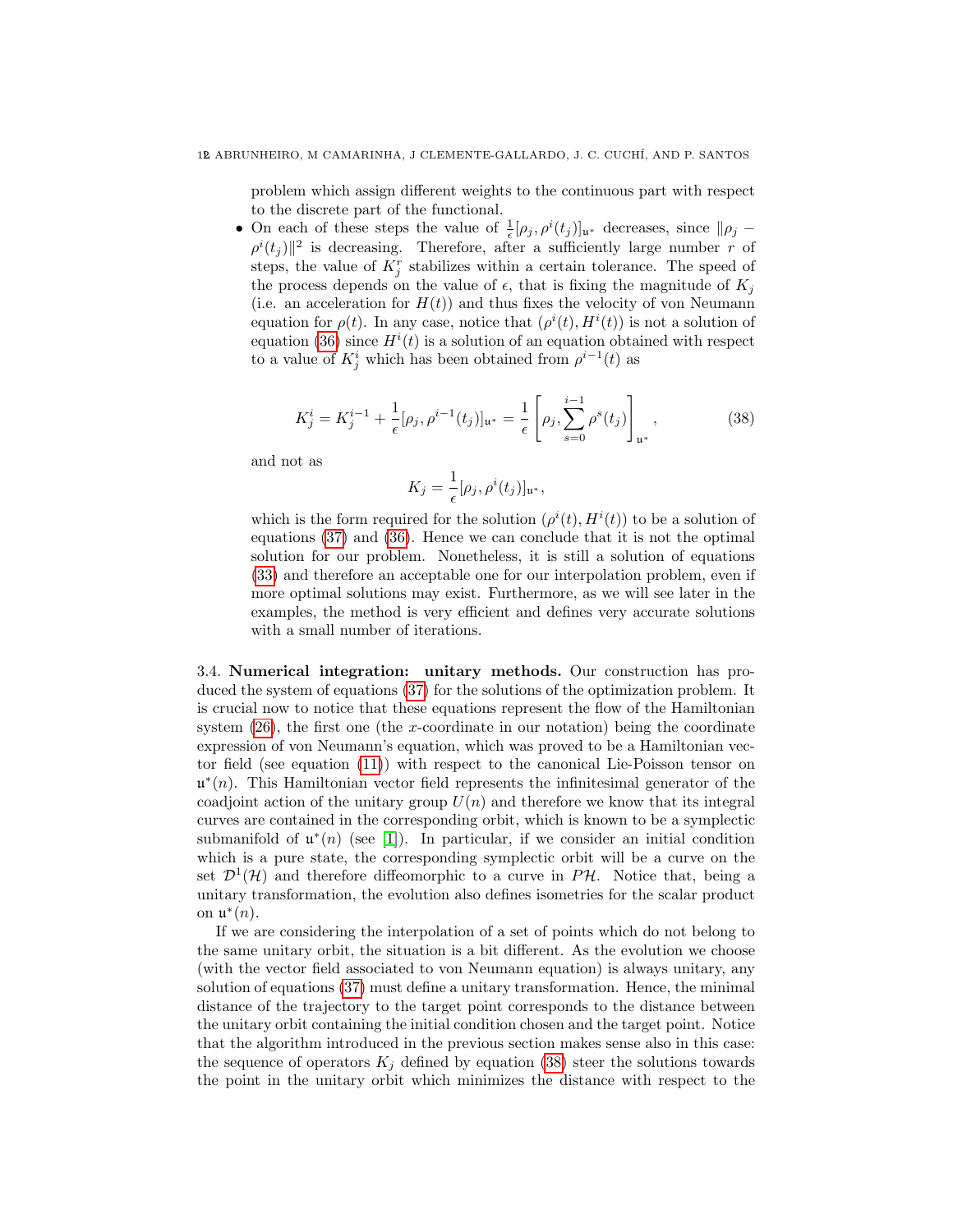target point. We will discuss this point in detail in the following section for a particular example.

From both properties we know that, by implementing a numerical method which preserves the symplectic structure and the distance, we will be ensuring that trajectories of equation [\(37\)](#page-10-0) will remain on the corresponding orbit and therefore that they will define solutions of our interpolation problem. There exists several numerical methods with those properties, being one of the best known the Gauss(- Legendre) Runge-Kutta (Gauss RK) implicit method (see [\[14\]](#page-19-13) and [\[17\]](#page-19-14)), that we will be using in the example of the next Section. The transition matrix of the integrator defines thus a canonical transformation (since the integrator is symplectic) which is also an isometry for the metric structure.

## 4. Example 1: the interpolation problem for a qubit

<span id="page-12-0"></span>As an application of our method, this section presents the optimal control problem on the Lie algebra  $\mathfrak{u}^*(2)$ , with the function [\(20\)](#page-8-3), L, defined on  $\mathfrak{u}^*(2) \times \mathfrak{u}^*(2) \times$  $\mathfrak{u}^*(2)$ . Our goal is to determine a quantum spline for a set of points  $\{\rho_j\} \in \mathcal{D}^1(\mathcal{H})$ and a set of times  $\{t_i\}.$ 

We will use, for simplicity, the identification of  $\mathfrak{u}^*(2)$  with the set of Hermitian matrices  $\mathfrak{u}(2)$  and consider as basis the set of Hermitian Pauli spin matrices:

$$
\sigma_1 = \begin{pmatrix} 1 & 0 \\ 0 & 1 \end{pmatrix}, \quad \sigma_2 = \begin{pmatrix} 0 & 1 \\ 1 & 0 \end{pmatrix}, \quad \sigma_3 = \begin{pmatrix} 0 & -i \\ i & 0 \end{pmatrix} \quad \text{and} \quad \sigma_4 = \begin{pmatrix} 1 & 0 \\ 0 & -1 \end{pmatrix},
$$

that obey the commutation relations  $[\sigma_2, \sigma_3]_{\text{iu}(2)} = 2\sigma_4$ ,  $[\sigma_4, \sigma_2]_{\text{iu}(2)} = 2\sigma_3$ ,  $[\sigma_3, \sigma_4]_{\text{iu}(2)} =$  $2\sigma_2$ . The structure constants with respect to this basis are

$$
c_{23}^4 = c_{42}^3 = c_{34}^2 = -c_{32}^4 = -c_{24}^3 = -c_{43}^2 = 2
$$
 and zero otherwise.

The elements  $\rho \in \mathcal{D}^1(\mathcal{H}) \subset \text{iu}(2)$  are written as

$$
\rho(t) = \frac{1}{2}\sigma_1 + \sum_{k=2}^{4} x_k(t)\sigma_k,
$$
\n(39)

while the elements of the form  $H \in T_\rho$ iu(2)  $\sim$  iu(2) become

$$
H(t) = \sum_{k=1}^{4} y_k(t)\sigma_k.
$$
 (40)

With respect to these coordinates, the system [\(37\)](#page-10-0) turns out to be

$$
\begin{aligned}\n\dot{x}_1(t) &= 0\\ \n\dot{x}_2(t) &= 2x_4(t) \, y_3(t) - 2x_3(t) \, y_4(t) \\
\dot{x}_3(t) &= 2x_2(t) \, y_4(t) - 2x_4(t) \, y_2(t) \\
\dot{x}_4(t) &= 2x_3(t) \, y_2(t) - 2x_2(t) \, y_3(t) \\
\ddot{y}_1(t) &= 0 \\
\ddot{y}_2(t) &= k_j^2 + 2y_3(t) \dot{y}_4(t) - 2y_4(t) \dot{y}_3(t) \\
\ddot{y}_3(t) &= k_j^3 + 2y_4(t) \dot{y}_2(t) - 2y_2(t) \dot{y}_4(t) \\
\ddot{y}_4(t) &= k_j^4 + 2y_2(t) \dot{y}_3(t) - 2y_3(t) \dot{y}_2(t).\n\end{aligned} \tag{41}
$$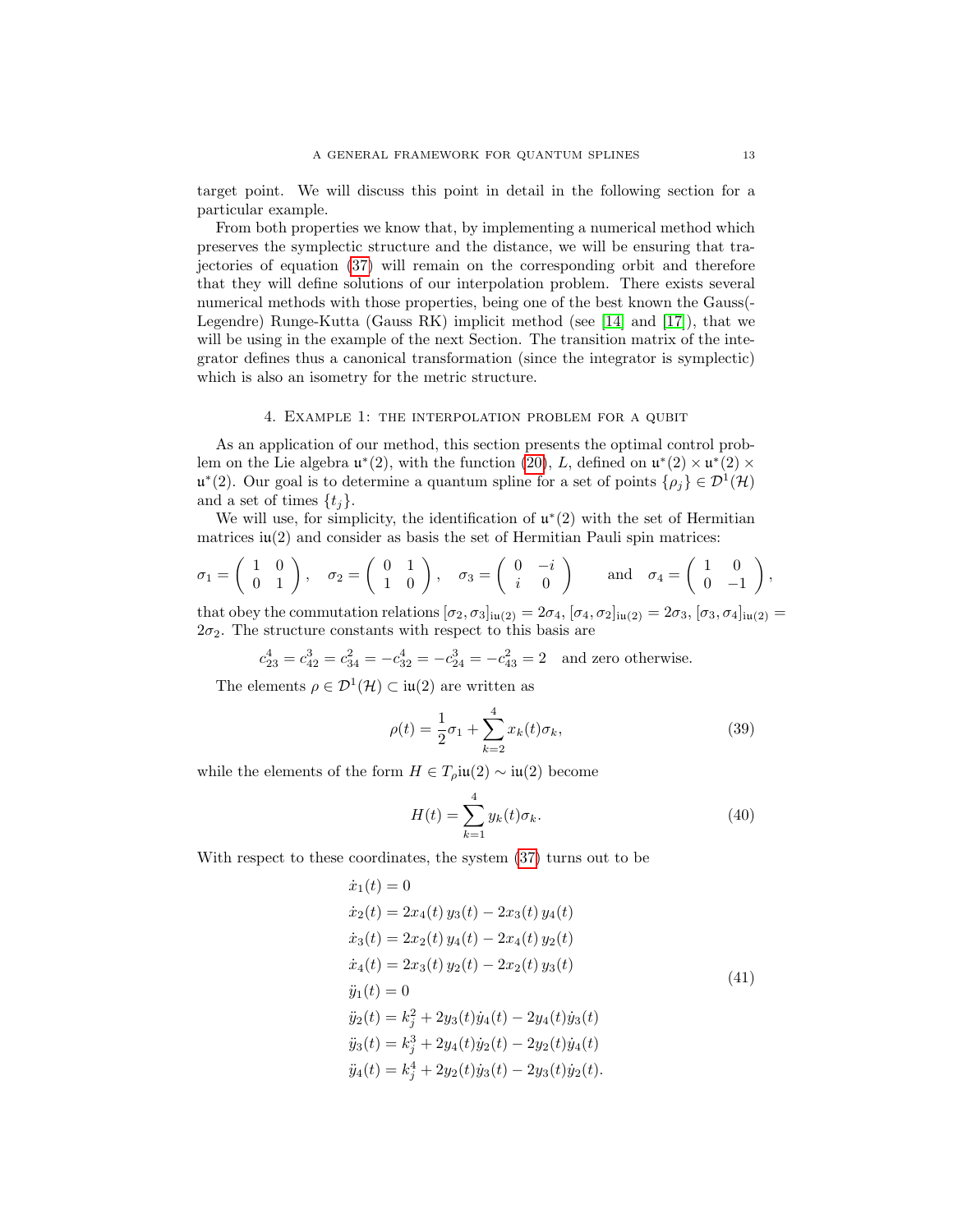Note that the definition of  $K_j$  implies  $k_j^1 = 0$ , for all  $j = 1, ..., N$ . The dynamics also implies that the curve  $\rho$  in the set  $\mathcal{D}^1(\mathcal{H})$  of rank-one-projectors can be identified with a curve on the border of a sphere of radius  $r = \frac{1}{2}$ , that is,  $x_2^2 + x_3^2 + x_4^2 = \frac{1}{4}$ . Equations [\(34\)](#page-9-5) imply that the value of  $u(t)$  at the final point of each subinterval must vanish and this is imposed as a boundary condition. The only free parameter is the value of  $H(0)$ , which can be seen to be irrelevant for the algorithm, since the implicit algorithm adapts itself to it. Remember also that  $H(t)$  is required to be continuous.

Consider the uniform partition of times  $t_0 = 0 < t_1 = \frac{1}{5} < t_2 = \frac{2}{5} < t_3 = \frac{3}{5} <$  $t_4 = \frac{4}{5} < t_5 = 1$  and the following set of rank-one-projectors:

$$
\rho_0 = \frac{1}{2} \sigma_1 + \frac{1}{2} \sigma_4 \n\rho_1 = \frac{1}{2} \sigma_1 + \frac{1}{4} \sigma_2 + \frac{1}{4} \sigma_3 + \frac{\sqrt{2}}{4} \sigma_4 \n\rho_2 = \frac{1}{2} \sigma_1 + \frac{3}{8} \sigma_2 + \frac{\sqrt{3}}{8} \sigma_3 + \frac{1}{4} \sigma_4 \n\rho_3 = \frac{1}{2} \sigma_1 + \frac{1}{2} \sigma_2 \n\rho_4 = \frac{1}{2} \sigma_1 + \frac{\sqrt{3}}{8} \sigma_2 + \frac{1}{8} \sigma_3 - \frac{\sqrt{3}}{2} \sigma_4 \n\rho_5 = \frac{1}{2} \sigma_1 + \frac{1}{2} \sigma_3.
$$
\n(42)

The problem consists in finding the optimal control function  $u(t)$  and the optimal state trajectory  $(\rho(t), H(t))$  that minimizes the functional

<span id="page-13-0"></span>
$$
J(u) = \int_0^1 \frac{1}{2} ||u||^2 dt + \frac{1}{2\epsilon} \sum_{j=1}^5 ||\rho(t_j) - \rho_j||^2
$$
 (43)

and satisfies the dynamical system

$$
\dot{\rho}(t) = -i(H(t)\rho(t) - \rho(t)H(t))
$$
 and  $\dot{H}(t) = u(t)$ , (44)

subject to the initial conditions

$$
\rho(0) = \rho_0 \qquad \text{and} \qquad H(0) = \sigma_4,\tag{45}
$$

where regularity and interpolation conditions are assumed according to the dynamical interpolation problem P.

We have implemented our algorithm described in Section [3.3](#page-10-1) for different values of the number of iterations and also different values of the parameter  $\epsilon$ . Notice that both options are not independent since a larger value of  $\epsilon$  leads to a faster convergence for the algorithm. The number of iterations of the algorithm also affects the value of the continuous part of the functional  $J$  (equation [43\)](#page-13-0): the larger the number of iterations, the larger the value for the integral part. In the table below we present the values obtained for the distance to the target points but also for the continuous part of the functional. Numerical integration was done with Wolfram's Mathematica, by using the implicit unitary integrator included in the "ImplicitRungeKutta" library of the  $NDSolve\,1$  Utilities package. It is immediate to verify that the purity of the state does not change at all because of the unitarity of the integrator (hence the points are always on the surface of the sphere)

The resulting curve can be found in the figure [1](#page-14-1) and it produces a remarkably accurate result with suitable values for the parameter  $\epsilon$ , as it can be seen in the tables for  $\epsilon = 0.005$  and 5 iterations (left) and for  $\epsilon = 0.005$  and 50 iterations (right)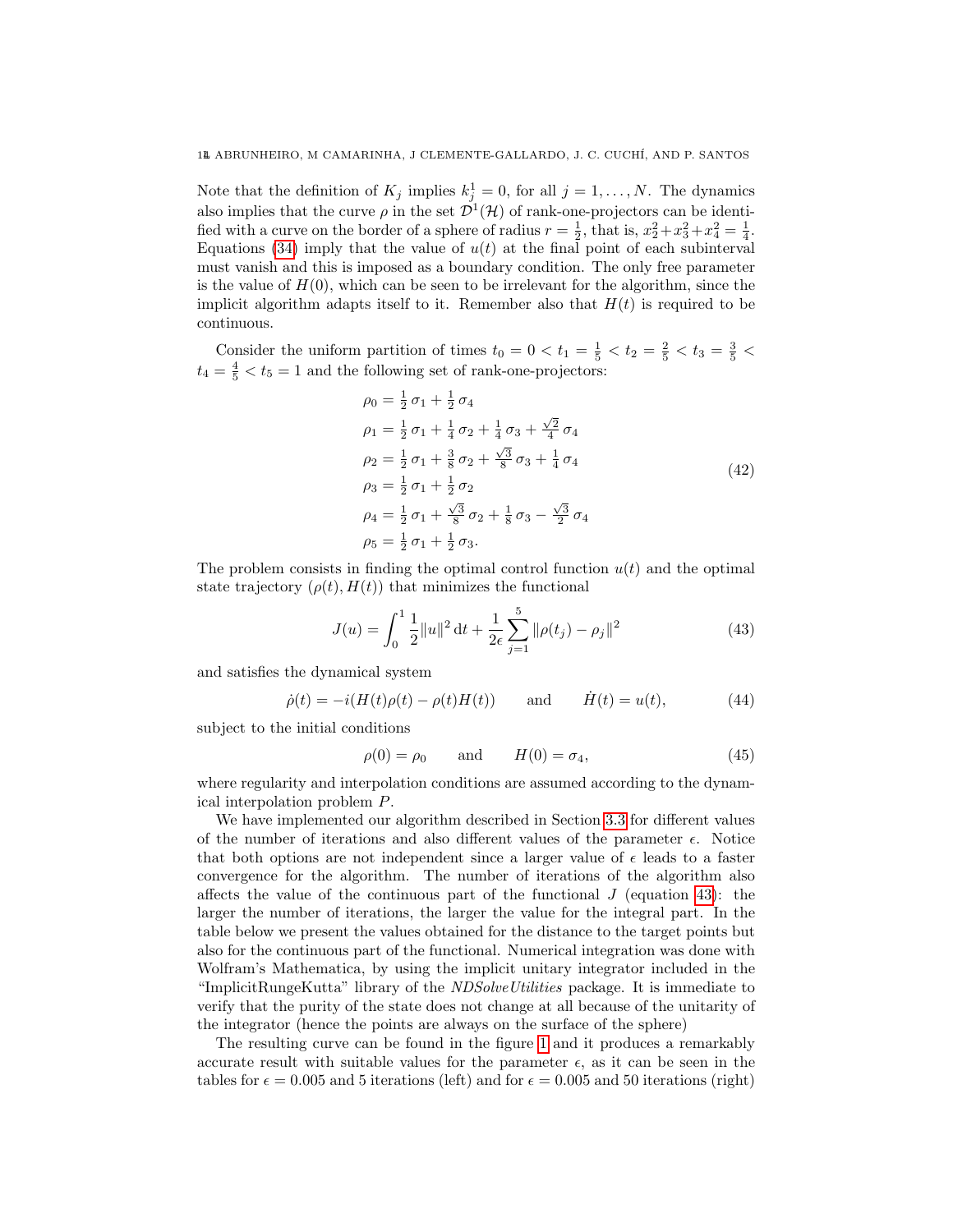| t        | $\ \rho(t_j)-\rho_j\ $   $J_{cont}$ |                   | J        | t           | $\ \rho(t_j) - \rho_j\ $                           | $\mid J_{cont} \mid$ | $\int$           |
|----------|-------------------------------------|-------------------|----------|-------------|----------------------------------------------------|----------------------|------------------|
| $\Omega$ |                                     | $\Omega$          | $\Omega$ | $\left($    |                                                    |                      | $\left( \right)$ |
| 0.2      | 0.0101                              | 54.90             | 54.91    |             | $0.2$   $7.14 \times 10^{-11}$   57.82             |                      | 57.82            |
| 0.4      | 0.0125                              | 72.46             | 72.47    |             | $\boxed{0.4 \mid 7.16 \times 10^{-11} \mid 85.07}$ |                      | 85.07            |
| 0.6      | 0.0077                              | $33.73 \pm 33.73$ |          |             | $0.6$   $7.16 \times 10^{-11}$   46.12             |                      | 46.12            |
| 0.8      | 0.0128                              | 55.87             | 55.88    |             | $0.8$   $7.16 \times 10^{-11}$   47.55             |                      | 47.55            |
|          | 0.0178                              | 62.19             | 62.22    | $\boxed{1}$ | $\sqrt{7.15 \times 10^{-11}}$                      | 60.80                | 60.80            |

We verify that the distance to the target points can be made almost zero for a sufficiently large number of iterations. At each intermediate point  $t_k$ , we also include the values of the continuous part of the functional  $(J_{cont} = \int_{t_{k-1}}^{t_k} \frac{1}{2} ||u||^2 dt)$ computed over the subinterval and the total value of J.

The computation time on a PC takes less than two seconds per iteration for the example presented. We will see in next Section how the time increases significantly when considering a three-level case.



<span id="page-14-1"></span>FIGURE 1. Curve in  $\mathcal{D}^1(\mathbb{C}^2) \equiv S^2$  for  $\epsilon = 0.005$  and 5 iterations of the algorithm (left) and 50 iterations (right). Points  $\rho_i$  for  $j = 0, \ldots, 5$  are represented in red. Points  $\rho(t_j)$  are represented in black. We see how on the right, target points and the points reached by the trajectory are indistinguishable. In the figure on the left we can see a small discrepancy between red and black points.

#### 5. Example 2: the interpolation problem for a qutrit

<span id="page-14-0"></span>As a second application of our method, this section presents the case of a threelevel systems (a qutrit). The formulation is entirely analogous to the previous case but now the problem is formulated on the space  $\mathcal{D}(\mathbb{C}^3) \subset \mathfrak{u}^*(3)$ . As we did in the qubit case we will use the identification of  $\mathfrak{u}^*(3)$  with  $\mathfrak{u}(3)$  and we will represent the density states as  $3 \times 3$  Hermitian matrices. As a basis, we will consider the set of Gell-Mann matrices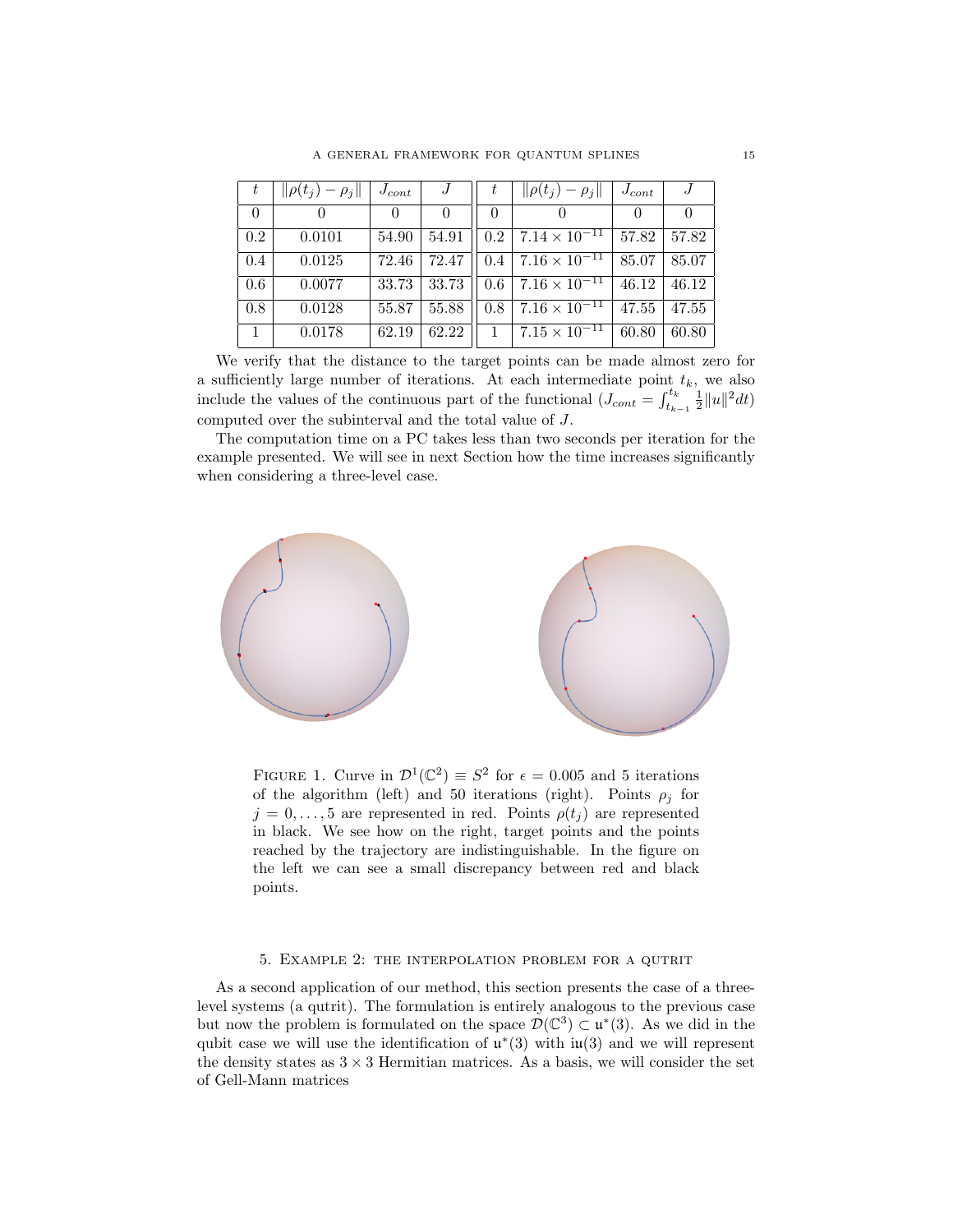$$
\lambda_1 = \begin{pmatrix} 0 & 1 & 0 \\ 1 & 0 & 0 \\ 0 & 0 & 0 \end{pmatrix}, \qquad \lambda_2 = \begin{pmatrix} 0 & -i & 0 \\ i & 0 & 0 \\ 0 & 0 & 0 \end{pmatrix}, \qquad \lambda_3 = \begin{pmatrix} 1 & 0 & 0 \\ 0 & -1 & 0 \\ 0 & 0 & 0 \end{pmatrix}
$$

$$
\lambda_4 = \begin{pmatrix} 0 & 0 & 1 \\ 0 & 0 & 0 \\ 1 & 0 & 0 \end{pmatrix}, \qquad \lambda_5 = \begin{pmatrix} 0 & 0 & -i \\ 0 & 0 & 0 \\ i & 0 & 0 \end{pmatrix}, \qquad \lambda_6 = \begin{pmatrix} 0 & 0 & 0 \\ 0 & 0 & 1 \\ 0 & 1 & 0 \end{pmatrix}
$$

$$
\lambda_7 = \begin{pmatrix} 0 & 0 & 0 \\ 0 & 0 & -i \\ 0 & i & 0 \end{pmatrix}, \qquad \lambda_8 = \frac{1}{\sqrt{3}} \begin{pmatrix} 1 & 0 & 0 \\ 0 & 1 & 0 \\ 0 & 0 & -2 \end{pmatrix}, \qquad \lambda_9 = \sqrt{\frac{2}{3}} \begin{pmatrix} 1 & 0 & 0 \\ 0 & 1 & 0 \\ 0 & 0 & 1 \end{pmatrix}.
$$

The structure constants with respect to this basis are

$$
c_{12}^3 = -c_{21}^3 = 2
$$
;  $c_{45}^8 = c_{67}^8 = -c_{54}^8 = -c_{76}^8 = \sqrt{3}$ ;

 $c_{14}^7 = -c_{41}^7 = -c_{15}^6 = c_{51}^6 = c_{24}^6 = -c_{42}^6 = c_{25}^7 = -c_{52}^7 = c_{34}^5 = -c_{43}^5 = c_{63}^7 = -c_{36}^7 = 1$ and zero otherwise. The elements  $\rho \in \mathcal{D}(\mathcal{H}) \subset \text{iu}(3)$  are written as

$$
\rho(t) = \frac{1}{2}\lambda_9 + \sum_{k=1}^{8} x_k(t)\lambda_k,
$$
\n(46)

while the elements of the form  $H \in T_\rho$ iu(3)  $\sim$  iu(3) become

$$
H(t) = \sum_{k=1}^{9} y_k(t)\lambda_k.
$$
\n(47)

With respect to these coordinates, we consider now the problem of finding the optimal control function  $u(t)$  and the optimal state trajectory  $(\rho(t), H(t))$  that minimizes the functional

$$
J(u) = \int_0^1 \frac{1}{2} ||u||^2 dt + \frac{1}{2\epsilon} \sum_{j=1}^N ||\rho(t_j) - \rho_j||^2
$$
 (48)

and satisfies the dynamical system

$$
\dot{\rho}(t) = -i(H(t)\rho(t) - \rho(t)H(t))
$$
 and  $\dot{H}(t) = u(t),$  (49)

subject to the initial conditions

$$
\rho(0) = \rho_0 \qquad \text{and} \qquad H(0) = \lambda_9,\tag{50}
$$

where regularity and interpolation conditions are assumed according to the dynamical interpolation problem  $P$ . As we saw above, we have to solve the system  $(37)$ . Again, equations [\(34\)](#page-9-5) imply that the value of  $u(t)$  at the final point of each subinterval must vanish and this is imposed as a boundary condition. The value of  $H(0)$ can also be seen to be irrelevant for the algorithm, as it happens in the case of two levels.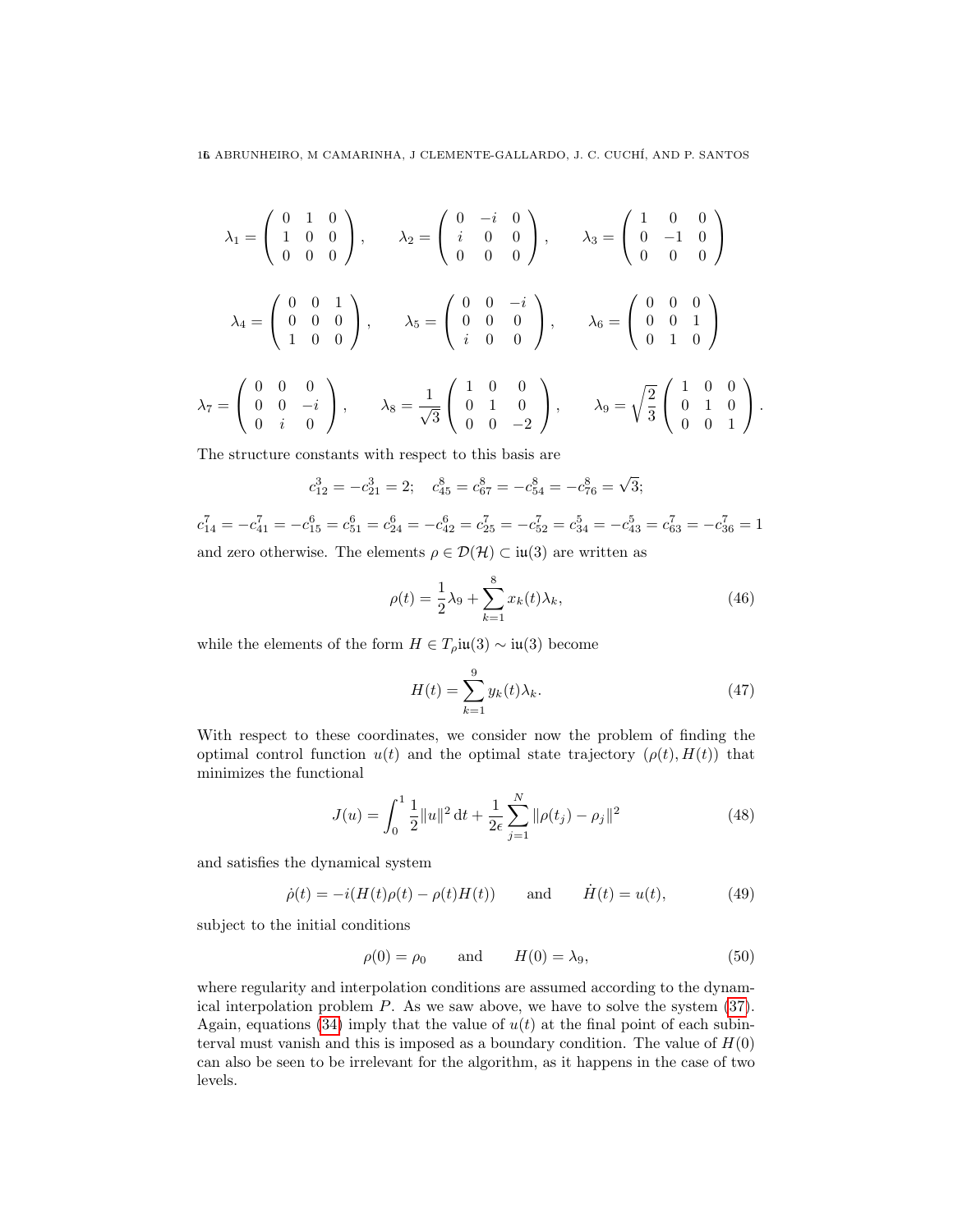5.1. First example: points contained in a unitary orbit. Let us consider the following set of points, for times  $t_0 = 0 < t_1 = \frac{1}{6} < t_2 = \frac{1}{3} < t_3 = \frac{1}{2} < t_4 = \frac{2}{3} <$  $t_5 = \frac{5}{6} < t_6 = 1$ :

|  | $\rho_0 = \left( \begin{array}{ccc} \frac{1}{3} & 0 & 0 \\ 0 & \frac{2}{3} & 0 \\ 0 & 0 & 0 \end{array} \right),$ |                                                                                                                                                                                                                                                               |
|--|-------------------------------------------------------------------------------------------------------------------|---------------------------------------------------------------------------------------------------------------------------------------------------------------------------------------------------------------------------------------------------------------|
|  |                                                                                                                   | $\rho_1 = \left( \begin{array}{ccc} 0.436919 & -0.0234205 - 0.187994i & 0.109777 + 0.158205i \\ -0.0234205 + 0.187994i & 0.442465 & 0.0387764 + 0.0518969i \\ 0.109777 - 0.158205i & 0.0387764 - 0.0518969i & 0.120616 \end{array} \right),$                  |
|  |                                                                                                                   | $\rho_2 = \left( \begin{array}{ccc} 0.25208 & 0.0710467\,-\,0.0594233i & -0.178472 + 0.143899i \\ 0.0710467\, +\,0.0594233i & 0.358968 & 0.0437509\,-\,0.207081i \\ -0.178472 - 0.143899i & 0.0437509\, +\,0.207081i & 0.388953 \\ \end{array} \right),$      |
|  |                                                                                                                   | $\rho_3=\left( \begin{array}{ccc} 0.510032 & 0.0421306\, -\, 0.160051i & -0.158675 + 0.163612i \\ 0.0421306\, +\, 0.160051i & 0.268756 & 0.0865724\, +\, 0.0172119i \\ -0.158675\, -\, 0.163612i & 0.0865724\, -\, 0.0172119i & 0.221213 \end{array}\right),$ |
|  |                                                                                                                   | $\rho_4=\left( \begin{array}{ccc} 0.145442 & 0.0762356\,-\,0.126603i & -0.0740697+0.211438i\\ 0.0762356\,+\,0.126603i & 0.450398 & -0.107868-0.0207668i\\ -0.0740697-0.211438i & -0.107868+0.0207668i & 0.40416 \end{array}\right),$                          |
|  |                                                                                                                   | $\rho_5=\left(\begin{array}{ccc} 0.294447 & 0.1995\, -\, 0.0726447i & -0.0696641 + 0.219691i \\ 0.1995\, +\, 0.0726447i & 0.301392 & -0.0818337 -\, 0.0494491i \\ -0.0696641\, -\, 0.219691i & -0.0818337 + 0.0494491i & 0.40416 \end{array}\right),$         |
|  |                                                                                                                   | $\rho_6=\left( \begin{array}{ccc} 0.0638338 & -0.040794+0.00995446i & 0.00664582-0.133158i \\ -0.040794-0.00995446i & 0.522085 & 0.152599-0.104391i \\ 0.00664582+0.133158i & 0.152599+0.104391i & 0.414082 \\ \end{array} \right).$                          |

All seven points belong to a unitary orbit of the set of mixed states in  $\mathcal{D}(\mathbb{C}^3)$ .

We have considered again our algorithm for this case in order to verify how does it work for the case of mixed states. We have considered a value for  $\epsilon = 0.001$  and 200 iterations of our algorithm. The resulting distances of the points obtained and the values of the functional  $J$  and its continuous part  $J_{cont}$  are the following:

| t             | $\ \rho(t_j) - \rho_j\ $ | $J_{cont}$             | .1                     |
|---------------|--------------------------|------------------------|------------------------|
|               |                          |                        |                        |
| $\frac{1}{6}$ | $4.87 \times 10^{-10}$   | $1.82 \times 10^{-16}$ | $3.01 \times 10^{-16}$ |
| $\frac{1}{3}$ | $6.7 \times 10^{-4}$     | 845.53                 | 845.53                 |
| $\frac{1}{2}$ | $9.01 \times 10^{-7}$    | 607.02                 | 607.02                 |
| $\frac{2}{3}$ | $9.51 \times 10^{-9}$    | 77.55                  | 77.55                  |
| $\frac{5}{6}$ | $5.64 \times 10^{-7}$    | 298.54                 | 298.54                 |
| 1             | $8.9 \times 10^{-6}$     | 282.83                 | 282.83                 |

Computation times are now longer, up to 5-6 seconds per iteration in certain cases. We conclude thus that the algorithm is also very efficient in the case of mixed states, although smaller values of the parameter  $\epsilon$  must be considered. Notice that this example constitutes an important generalization with respect to the approach presented in [\[9\]](#page-18-2) which makes sense only for pure states.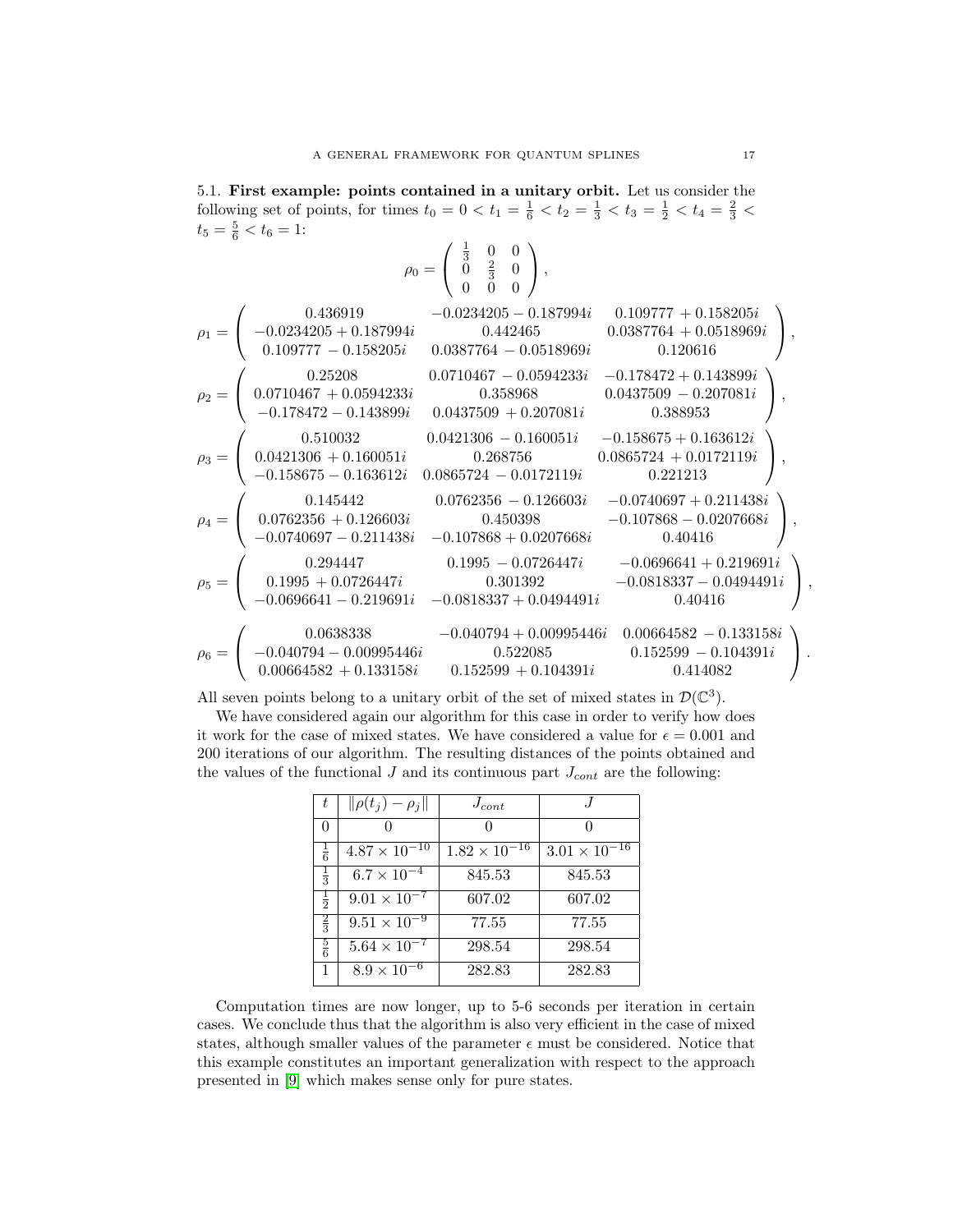5.2. Points in different unitary orbits. Furthermore, the richness of the structure of unitary orbits of the set  $\mathcal{D}(\mathbb{C}^3)$  allows us to consider different situations. For instance, we can consider a case where the target points do not belong to the same unitary orbit and check the behavior of the algorithm. If we consider as initial point

$$
\rho_{0b} = \begin{pmatrix} \frac{1}{3} - 0.001 & 0 & 0 \\ 0 & \frac{2}{3} + 0.001 & 0 \\ 0 & 0 & 0 \end{pmatrix},
$$

and seek for a curve joining  $\rho_{0b}$ ,  $\rho_1$  and  $\rho_2$  by using equations [\(37\)](#page-10-0) we obtain points which are contained in the unitary orbit of  $\rho_{0b}$ . Hence, as  $\rho_1$  and  $\rho_2$  lie in a different orbit, the curve can not reach them. Nonetheless, the algorithm stabilizes (after 100 iterations) at points

$$
\rho_{1b} = \begin{pmatrix}\n0.437204 & -0.0233546 - 0.18881i & 0.109899 + 0.158095i \\
-0.0233546 + 0.18881i & 0.442331 & 0.0383441 + 0.0521308i \\
0.109899 - 0.158095i & 0.0383441 - 0.0521308i & 0.120465\n\end{pmatrix}
$$
\nand\n
$$
\begin{pmatrix}\n0.251872 & 0.070592 - 0.0598828i & -0.178803 + 0.143833i\n\end{pmatrix}
$$

$$
\rho_{2b} = \left(\begin{array}{ccc} 0.251872 & 0.070592 - 0.0598828i & -0.178803 + 0.143833i \\ 0.070592 + 0.0598828i & 0.358735 & 0.0435776 - 0.207622i \\ -0.178803 - 0.143833i & 0.0435776 + 0.207622i & 0.389393 \end{array}\right)
$$

which are at a distance of 0.001 of  $\rho_1$  and  $\rho_2$ , respectively. These are the closest possible points since the unitary transformation must preserve the distance between both unitary orbits which is 0.001 at the initial points ( $\rho_0$  and  $\rho_{0b}$ ).

We conclude thus that our method provides an efficient numerical solution for the interpolation problem of general (pure or mixed) quantum states and generates a trajectory contained in the closest unitary orbit to them.

# 6. Conclusions and outlook

<span id="page-17-0"></span>In this paper we have generalized the notion of quantum spline introduced in [\[9\]](#page-18-2) to the case of general quantum states, pure or mixed. Brody et al. formulated a variational problem on a projective space defined in Section [1.](#page-0-1) They considered a globally defined continuous curve on the Lie group  $U(n)$  and the corresponding set of continuous variations, and study the set of extremals of the functional defined in equation [\(1\)](#page-0-0), which combines the curve on  $U(n)$  and its action on the complex projective space. From this, they obtain a set of differential equations whose solutions correspond to Riemannian cubic polynomials on the subintervals  $|t_{i-1}, t_i|$ and a set of boundary conditions on the times  $\{t_i\}$ . Finding a global solution is a difficult problem and they also provide a numerical algorithm illustrated by a particular example in the case of a two level system.

Our definition reconsiders the problem and writes it on the complete set of quantum states (pure and mixed), modeled as a submanifold  $D$  of the dual space  $\mathfrak{u}^*(n)$ . Considering (as in [\[9\]](#page-18-2)) the case of unitary dynamics, allows us to forget about  $\mathcal D$ and define the problem globally on the linear space  $\mathfrak{u}^*(n)$ . This simplifies the problem in a remarkable way. Furthermore, we consider a different type of optimization problem and choose a local formulation on the different subintervals of the time domain which does not impose the differentiability of the time dependence of the Hamiltonian. This choice, which is common, for instance, in quantum control solutions based on pulses, simplifies further the problem from the mathematical point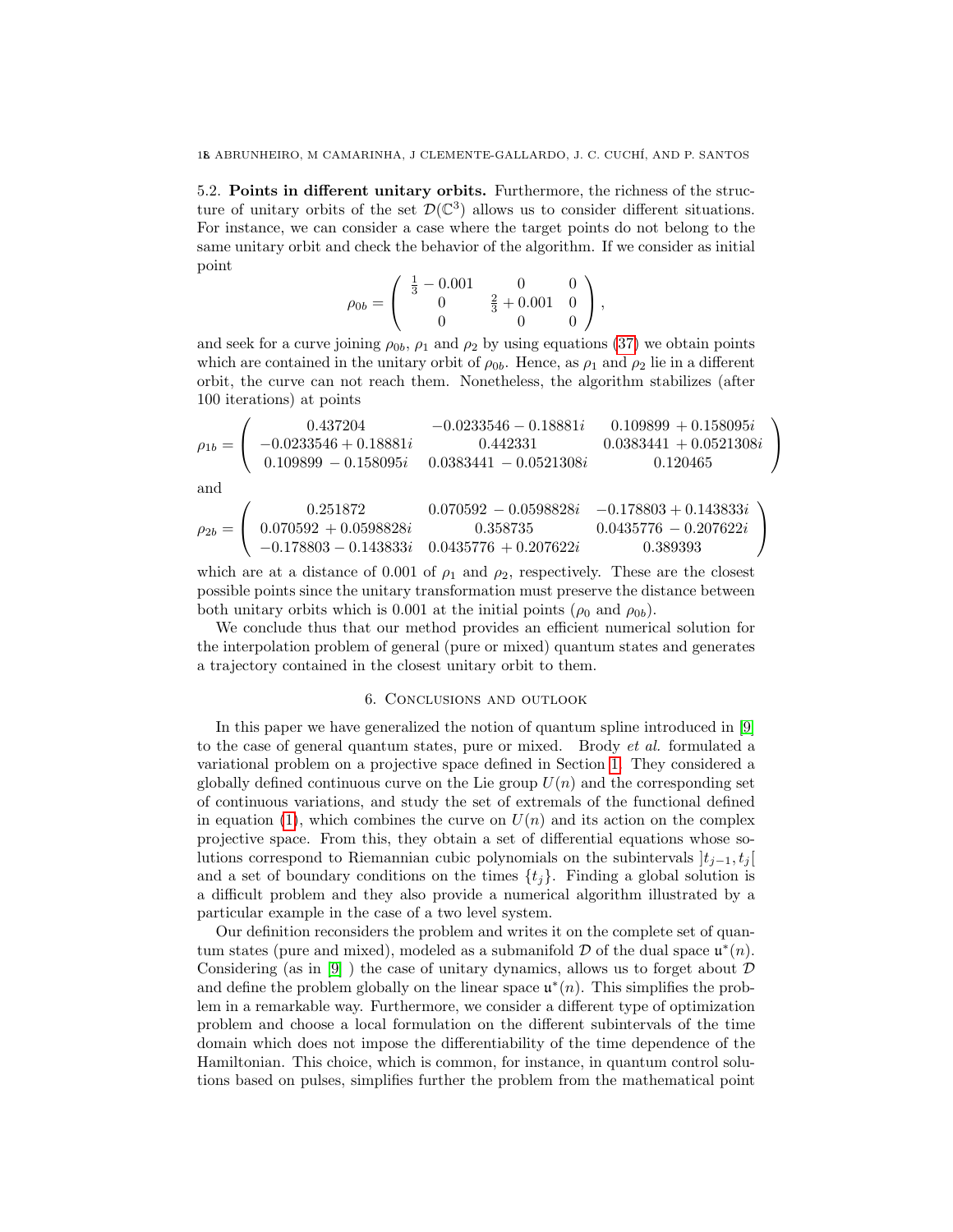of view, and transform it in a chain of Bolza-type problems. We consider then a Hamiltonian formulation of the corresponding control problem based on Pontryagin Maximum Principle, which allows us to consider in a natural way symplectic integrators associated to the geometrical formulation of Quantum Mechanics. Despite the much simpler formulation, the resulting system of differential equations is still difficult to solve exactly. We have introduced then an iterative algorithm to determine good solutions of the problem which works very efficiently for pure states and for mixed states, even for problems where the points to be interpolated do not belong to the same unitary orbit. Our algorithm allows us to define the closest unitary orbit in an efficient way.

Another advantage of our formalism is that it admits further generalizations in a simple way. Indeed, we can consider an analogous formulation where unitary dynamics is replaced by more general master equations, as for instance the Lindblad-Kossakowski equation. This Markovian generalization may impose some extra constraints on the set of possible times and points to be interpolated, but the formulation of the problem makes perfect sense. The conclusions of that analysis, which is being done now, will be presented in a future paper.

## **ACKNOWLEDGMENTS**

The work of L. Abrunheiro was supported by Portuguese funds through the Center for Research and Development in Mathematics and Applications (CIDMA) and the Portuguese Foundation for Science and Technology ("FCT –Fundação para a Ciência e a Tecnologia"), within project  $\text{UID}/\text{MAT}/04106/2013$ . The work of M. Camarinha and P. Santos was partially supported by the Centre for Mathematics of the University of Coimbra – UID/MAT/00324/2013, funded by the Portuguese Government through FCT/MEC and co-funded by the European Regional Development Fund through the Partnership Agreement PT2020. The work of J. Clemente-Gallardo and J. C. Cuchí was partially covered by MICINN grants FIS2013-46159-C3-2-P and MTM2012-33575 and by DGA Grant 2016-24/1.

## **REFERENCES**

- <span id="page-18-9"></span>[1] Abraham R and Marsden J E 1978 Foundations of Mechanics (Reading, MA: Addison-Wesley)
- <span id="page-18-4"></span>[2] Altafini, C 2002 Modeling and Control of Quantum Systems: An Introduction IEEE Trans. Autom. Control, **57** (8), pp 1898-1917
- <span id="page-18-5"></span>[3] Altafini, C 2003 Controllability properties for finite dimensional quantum Markovian master equations Journal of Mathematical Physics, 44, pp 2357-2372
- <span id="page-18-6"></span>[4] Ashtekar A and Schilling T A 1998 Geometrical Formulation of Quantum Mechanics On Einstein's Path: Essays in Honor of Engelbert Schucking ed A Harvey (Berlin: Springer-Verlag) pp 23–65
- <span id="page-18-0"></span>[5] Bartana A and Kosloff, R 1993 Laser cooling of molecular internal degrees of freedom by a series of shaped pulses J. Chem. Phys. 99 (1) pp. 196
- <span id="page-18-1"></span>[6] Bartana A and Kosloff, R 1997 Laser cooling of internal degrees of freedom. II J. Chem. Phys. 106 (4) pp. 1435
- <span id="page-18-3"></span>[7] Breuer H P and Petruccione F 2002 The Theory of Open Quantum Systems (Oxford University Press)
- <span id="page-18-7"></span>[8] Brody D C and Hughston L P 2001 Geometric quantum mechanics J. Geom. Phys. 38 19–53
- <span id="page-18-2"></span>[9] Brody D C, Holm D D and Meier D M 2012 Quantum splines Phys. Rev. Letters 109 100501
- <span id="page-18-8"></span>[10] Cariñena J F, Clemente-Gallardo J and Marmo G 2007 Geometrization of quantum mechanics Theoret. and Math. Phys. 152 (1) 894–903
- <span id="page-18-10"></span>[11] Cesari L 1983 Optimization - Theory and Applications (Springer-Verlag)